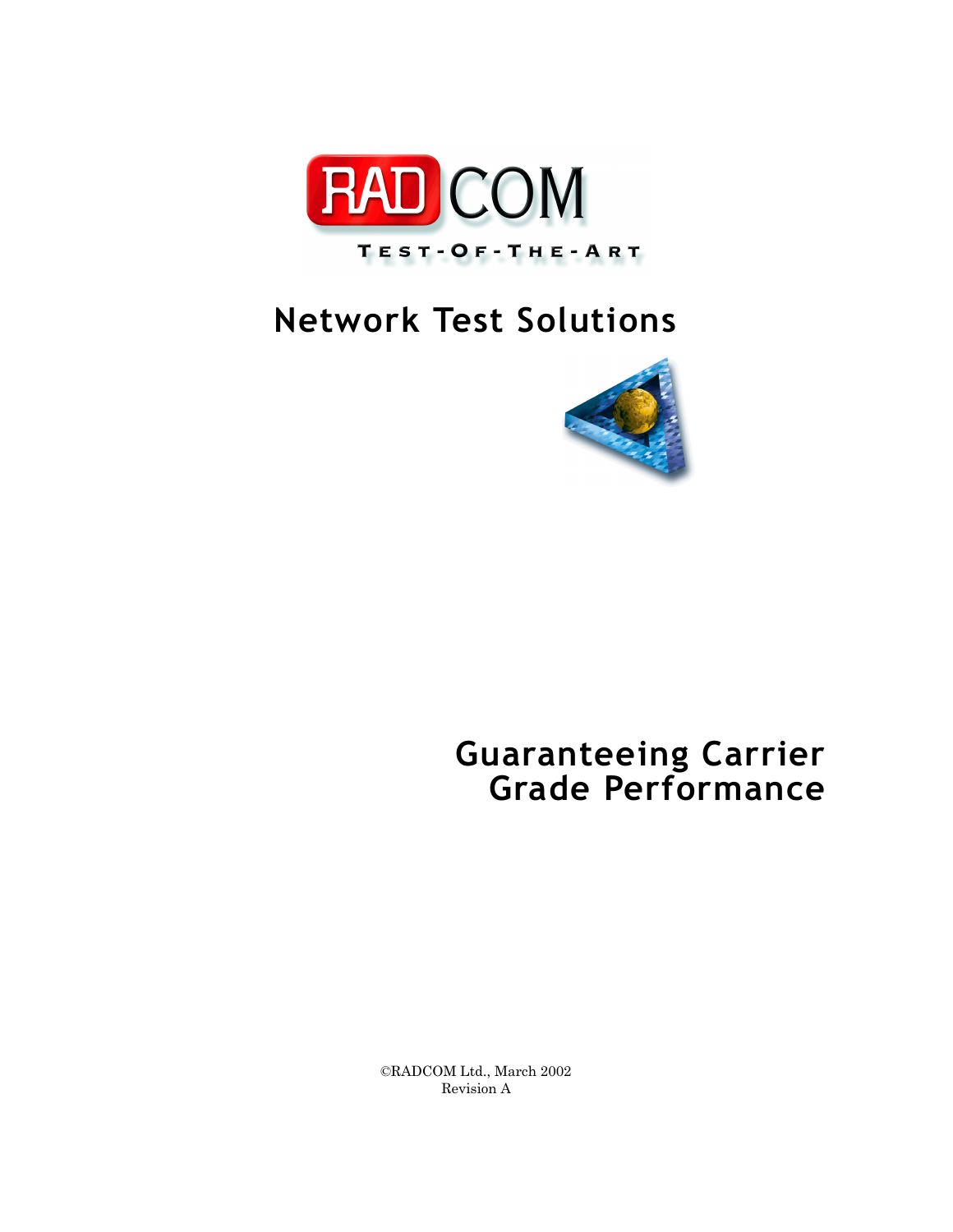# **Guaranteeing Carrier Grade Performance**

### **Introduction**

Voice over IP networks are complex. They represent the converging worlds of tele- and data communications, and therefore present myriad implementation and testing challenges:

- Integration to traditional telecom infrastructure
- Integration to billing systems
- Many add-on services
- Large variety of protocols
- Quality is an issue
- Network specialists are expensive and scarce
- Reliability is a must
- Multiple High Quality Services: voice, fax, video, unified messaging, call centers, etc.

This white paper presents a typical VoIP architecture and then suggests a framework for testing VoIP networks. The test strategy is presented as well as a detailed discussion of the actual testing required for each network element.

Finally, a list of Voice over IP specifications is provided as an appendix as well as a list of acronyms. The main objective of this paper is to provide insight into the intricacies of architecting Voice over IP networks of carrier grade quality. It is intended for network design and test engineers.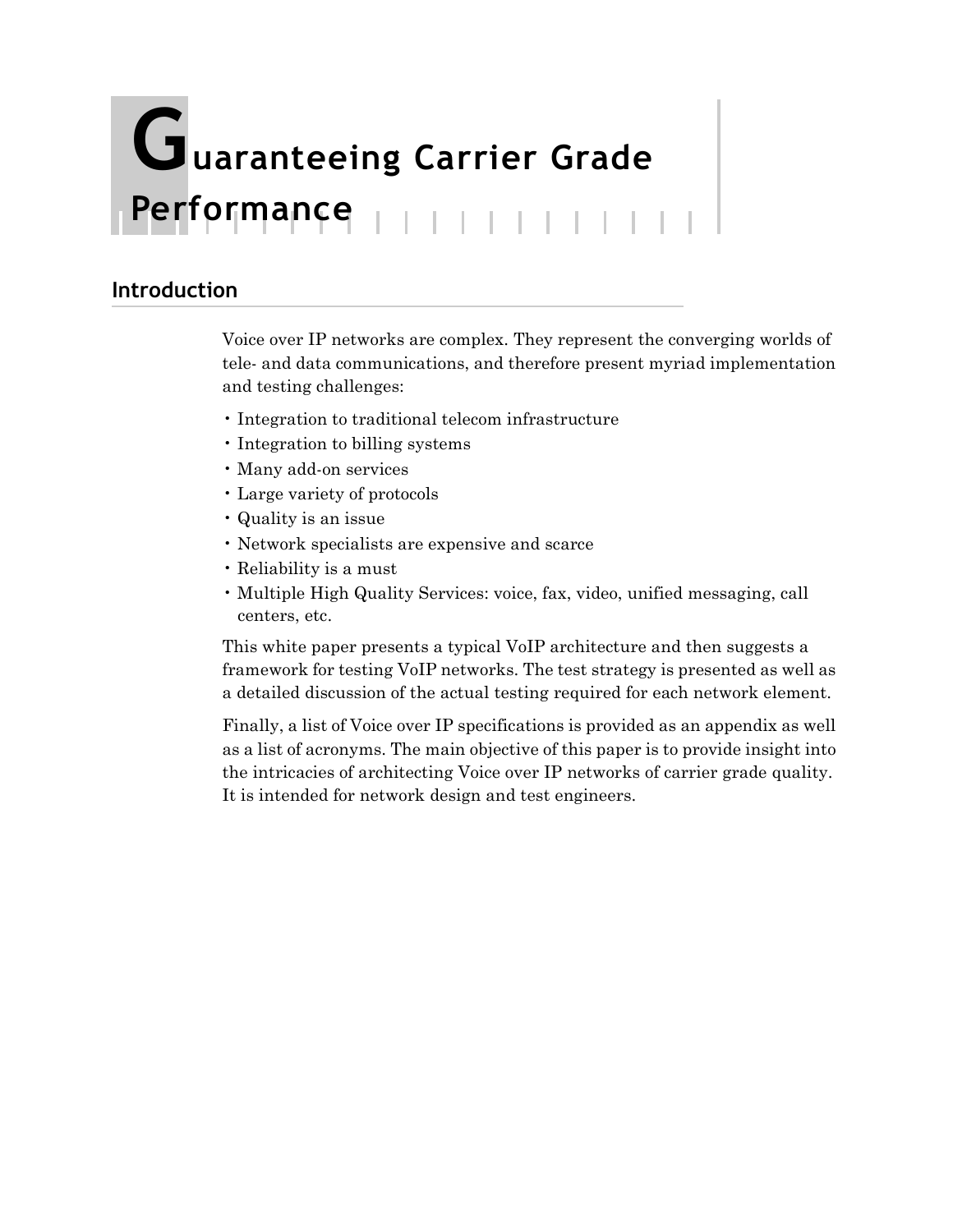Currently, there is only one system in the market that allows full end to end testing and mapping of quality vs. stress. This is RADCOM's VoIP Performer™.



It introduces a new conceptual method for testing Voice over IP networks, as can be seen in Figure 1. The Performer™ includes high performance emulation and simulation components as well as powerful quality measurement and analysis components. The complete system is controlled from a single management console and allows scripting and automating of the testing procedures.

The following are the components of the Performer™:

- QPro multiple PSTN client emulation including objective quality measurements.
- 323Sim multiple H.323 client emulation including registration, signaling and media.
- SIPSim multiple SIP client emulation including registration, signaling and media.
- NetSim network cloud emulation including introduction of impairments.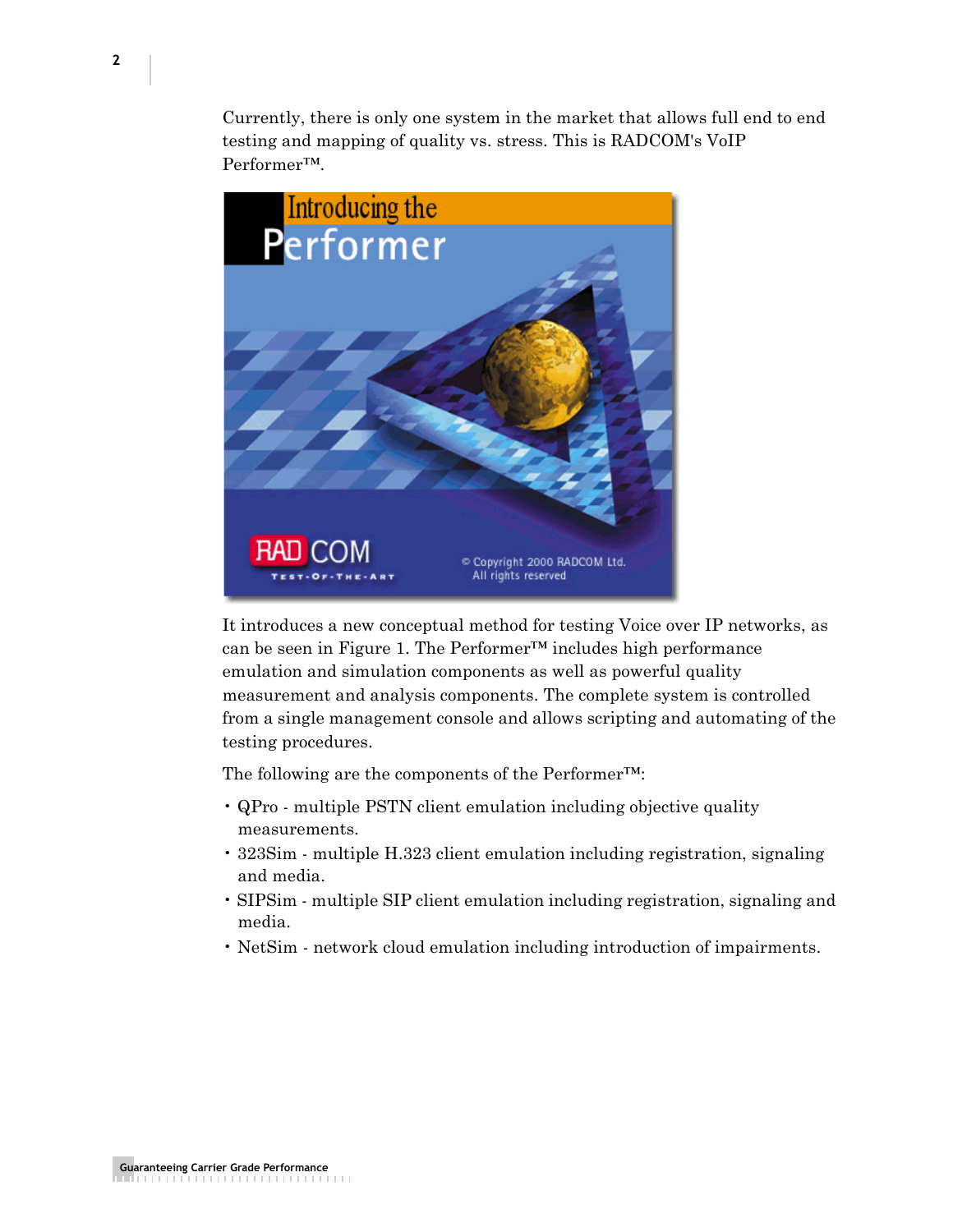• MediaPro - real time packet based objective and subjective quality measurements.



Figure 1: *RADCOM's VoIP Performer™ introduces a new conceptual method for testing Voice over IP networks*

### **VoIP Architecture**

A typical VoIP network includes the following components:

- Media gateways
- Signaling gateways
- Gatekeepers
- Class 5 switches
- SS7 network
- Network management system
- Billing systems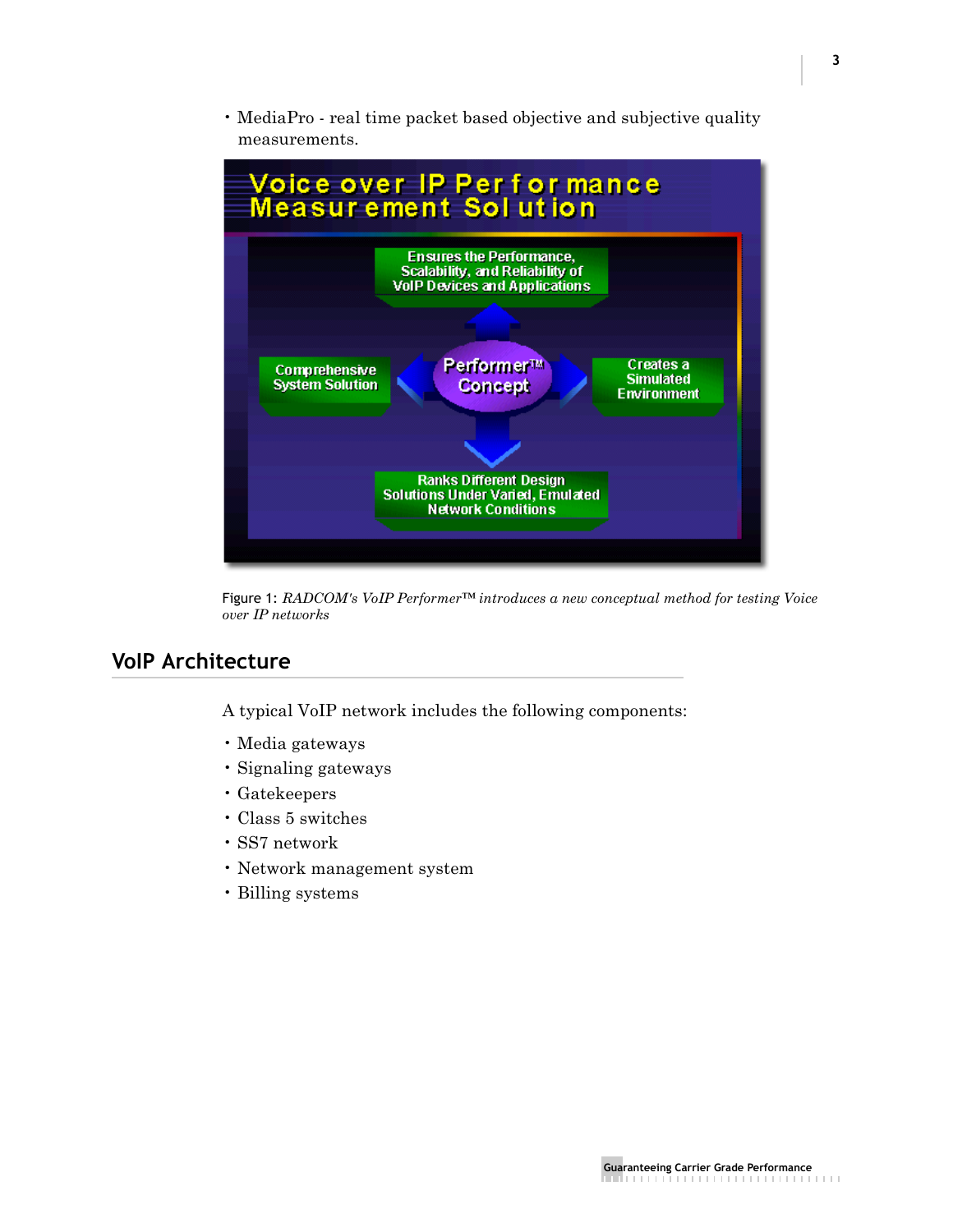All of these network elements communicate with each other using a plethora of protocols, as can be seen in Figure 2. A detailed list of protocols and specifications can be seen in Appendix I.



Figure 2: *Typical VoIP architecture*

#### **Test Strategy**

Testing VoIP networks is a tri-fold task:

- Functionality verification
- Standards compliance
- Performance verification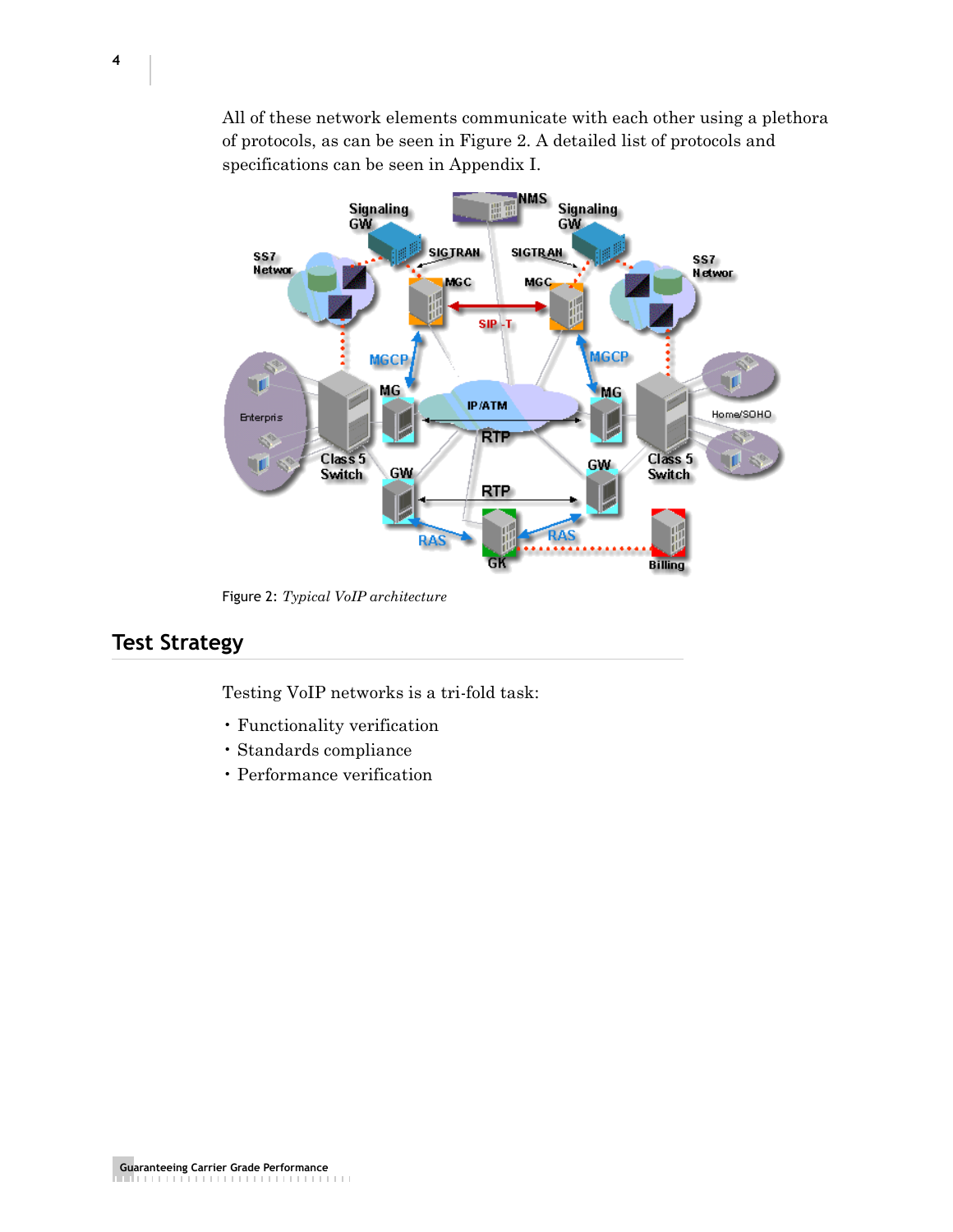A successful pre-deployment testing strategy must address each of these three facets:

| Functionality                               | V erify that all-functions work properly-                                                   |         |
|---------------------------------------------|---------------------------------------------------------------------------------------------|---------|
| <b>Functionality</b><br><b>Under Stress</b> | V erify that all functions work<br>properly under stress                                    | Phase 1 |
| Fault-Insertion <br>Test                    | V erify that the system reacts as<br>expected under non-legal conditions                    |         |
| Long-Term<br>Stab ility                     | Verify that all functions work properly and<br>consistently via long term stability testing |         |
| Performance<br>Test                         | V erify performance versus compliance<br>with System requirements                           | Phase 2 |



Changes such as software or hardware version upgrades can cause degradation in functionality, quality and performance. Therefore, it is very important to repeat this test cycle after every change made to the VoIP network. With RADCOM's VoIP Performer™ engineers can prepare test scripts that include the type of testing that is applicable to their specific system. The use of these test scripts provides a cost effective means for performing degradation testing when new hardware or software revisions are tested. Manual testing can be very time consuming and requires expert personnel. RADCOM's VoIP Performer™ MasterScript capability ensures that the same test is conducted each time thus saving money and time. Figure 4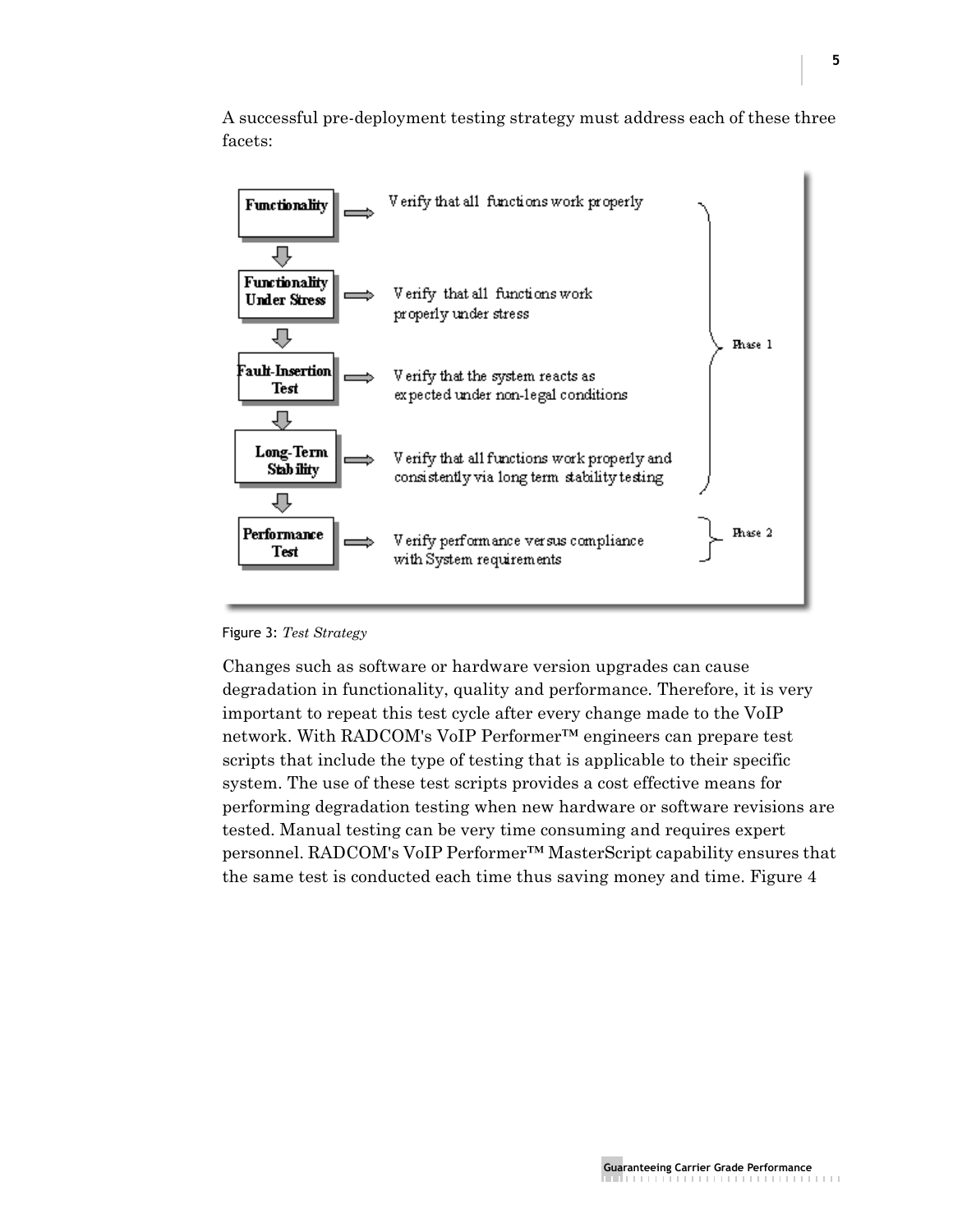shows a very basic script performing a repeated test and recording the results each time.

```
proc start {}{
   rc_cap_go ch.1 u
                                  #Starting capture here.
for \{set i 1\}{$i<24}{incr i}{
                                #loop for 24 hours
                                 #Restart capture
   rc cap restart ch.1
                                 #Wait for 60 seconds
   WaitSeconds 60
   rc_cap_stop_ch.1
                                 #Stop capture
   set SaveFile "c:\\RecordFiles\\Capture"
   append SaveFile $i ".txt"
                                  #create savefile name
   rc cap record ch.1 SaveFile External
                                  #Save the capture buffer
   WaitHours 1
                                  #Wait for 1 hour
                                  #end loop
\mathcal{Y}rc cap done ch.1
                                  #Capture done
}
```
Figure 4: *RADCOM's Performer™ MasterScript provides an easy way to perform automatic degradation tests*

#### **VoIP Testing**

Following are VoIP network components that must be tested prior to deployment:

- Gateway (GW) and Media Gateway (MG)
- Gatekeeper (GK) and Media Gateway Controller (MGC)
- Signaling Gateway
- Proxy, Registrar and Location Servers
- Interactive Voice Response (IVR) and Voice Mails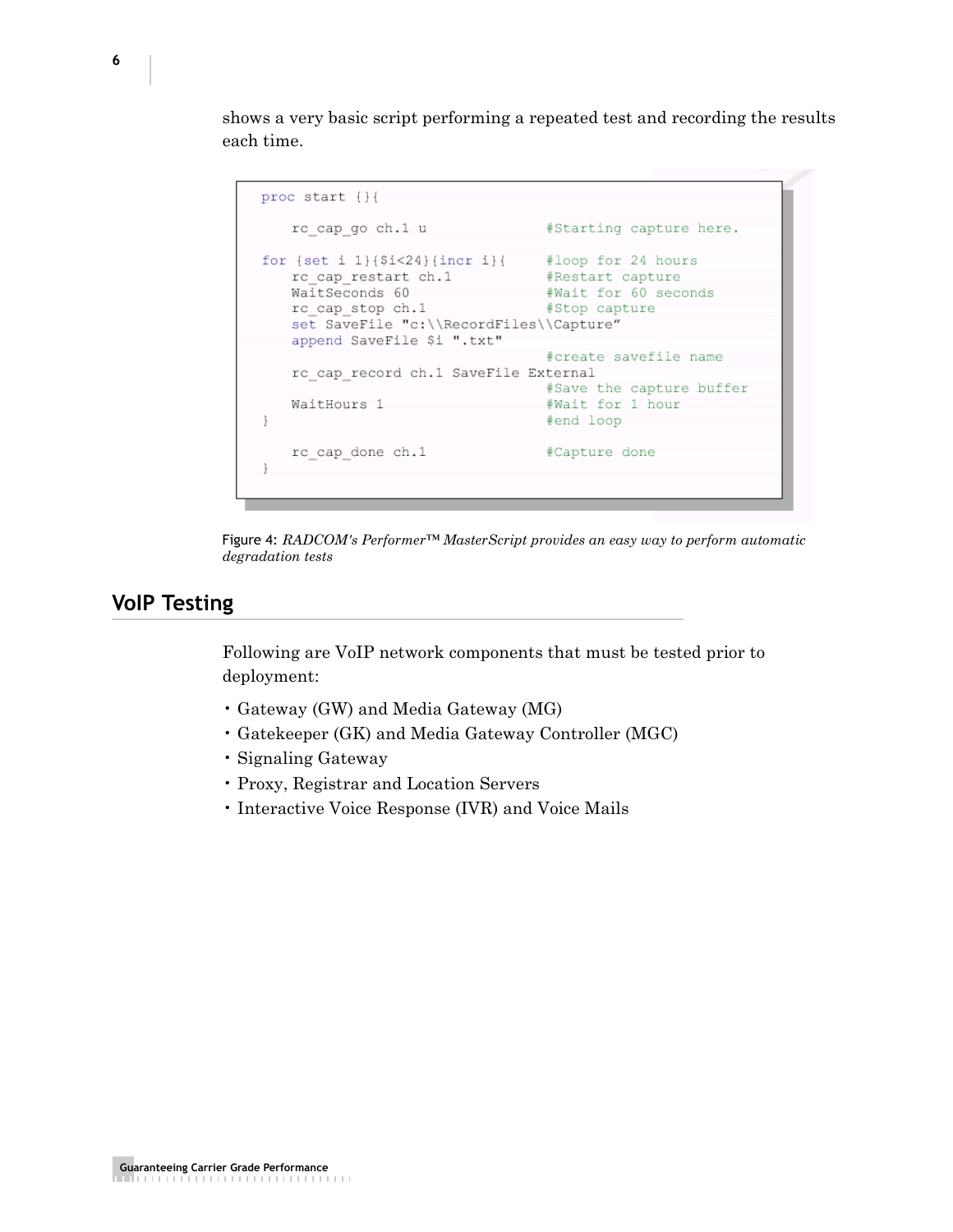- Billing and Prepaid system
- Network Management System (NMS)

|                   | Performer - [MediaPro, ThreePan Signaling: Call ID 33]<br>St File View Configuration Applications Tools Window Help                                                                                                                                                                                                                                                                                                                                                                                                                                                                                                                                                                 |                                                               | - I FI X<br>$  E  \times$ |
|-------------------|-------------------------------------------------------------------------------------------------------------------------------------------------------------------------------------------------------------------------------------------------------------------------------------------------------------------------------------------------------------------------------------------------------------------------------------------------------------------------------------------------------------------------------------------------------------------------------------------------------------------------------------------------------------------------------------|---------------------------------------------------------------|---------------------------|
|                   | 下色击<br>BAAE<br>ገም                                                                                                                                                                                                                                                                                                                                                                                                                                                                                                                                                                                                                                                                   |                                                               |                           |
|                   | 2 日下巴許 > Ⅱ 晶含句                                                                                                                                                                                                                                                                                                                                                                                                                                                                                                                                                                                                                                                                      |                                                               |                           |
|                   | Arrival time<br>Sent from : 172:16:2:12                                                                                                                                                                                                                                                                                                                                                                                                                                                                                                                                                                                                                                             | Sent from : 172:16:2:13                                       |                           |
| Channel App       | 0:00:18:923<br>H.225 Setup                                                                                                                                                                                                                                                                                                                                                                                                                                                                                                                                                                                                                                                          |                                                               |                           |
|                   | 0:00:19:065                                                                                                                                                                                                                                                                                                                                                                                                                                                                                                                                                                                                                                                                         | H.225 Connect                                                 |                           |
|                   | 8:88:19:878<br>terminalCapabilituSet<br>H.245                                                                                                                                                                                                                                                                                                                                                                                                                                                                                                                                                                                                                                       |                                                               |                           |
|                   | masterSlaveDetermination<br>0:00:19:070<br>H.245                                                                                                                                                                                                                                                                                                                                                                                                                                                                                                                                                                                                                                    |                                                               |                           |
|                   | 8:88:19:156                                                                                                                                                                                                                                                                                                                                                                                                                                                                                                                                                                                                                                                                         | terminalCapabilitySet<br>H.245                                |                           |
|                   | 0:00:19:272                                                                                                                                                                                                                                                                                                                                                                                                                                                                                                                                                                                                                                                                         | masterSlaveDetermination<br>H.245                             |                           |
|                   | 0:00:19:290<br>H.245<br>openLogicalChannel                                                                                                                                                                                                                                                                                                                                                                                                                                                                                                                                                                                                                                          |                                                               |                           |
|                   | 0:00:19:390<br>8:88:19:391                                                                                                                                                                                                                                                                                                                                                                                                                                                                                                                                                                                                                                                          | H.245<br>openLogicalChannelAck<br>openLogicalChannel<br>H.245 |                           |
|                   | 0:00:19:398<br>H.245<br>openLogicalChannelAck                                                                                                                                                                                                                                                                                                                                                                                                                                                                                                                                                                                                                                       |                                                               |                           |
| Multi Channel App |                                                                                                                                                                                                                                                                                                                                                                                                                                                                                                                                                                                                                                                                                     |                                                               |                           |
|                   | Length $: 150$<br>Ітркт:                                                                                                                                                                                                                                                                                                                                                                                                                                                                                                                                                                                                                                                            |                                                               |                           |
|                   | H.225: Call Reference Value: 3636<br>H.225: message: SETUP<br>H.225: Sending Complete<br>H.225: IE: Bearer capabilitu<br>H.225: Length Of Bearer Capability Contents: 3<br>H.225: .00 Coding Standards: CCITT<br>H.225: 00000 Info' Transfer Capability: Unrestricted Digital Info'<br>H.225:<br>.00 Transfer Mode: Circuit<br>H.225: 00000 Info' Transfer Rate: 64 kbit/s<br>H.225: 00000 User Info. Layer 1 Protocol :Recom' H.221 & H.242<br>H.225: IE: Displau<br>H.225: Length Of Display Contents : 27<br>H.225: Display Information:RADCOM H323 CALL GENERATOR1<br>H.225: IE: Calling party number<br>H.225: Length of calling party number contents: 5<br>H.225: 1 Ext. bit |                                                               |                           |
|                   | 团                                                                                                                                                                                                                                                                                                                                                                                                                                                                                                                                                                                                                                                                                   |                                                               |                           |
|                   | 8888:<br>00 04 76 28 19 45 00 01<br>02 2A 18 FA 08 00 45 00                                                                                                                                                                                                                                                                                                                                                                                                                                                                                                                                                                                                                         | $1.0*.E.1.*.1.1E.$                                            |                           |
|                   | 6616:<br>00 BE F2 BB 40 00 80 06<br>AB 44 AC 18 82 8C AC 18                                                                                                                                                                                                                                                                                                                                                                                                                                                                                                                                                                                                                         | @D                                                            |                           |
|                   | 02 00 00 71 06 B8 A6 38 42 F9 1A 53 5A 03 50 18<br>0020.                                                                                                                                                                                                                                                                                                                                                                                                                                                                                                                                                                                                                            | a8BSZ.P.                                                      |                           |
|                   | 0030: 44 70 55 84 00 00 03 00<br>00 96 08 02 0E 34 05 A1                                                                                                                                                                                                                                                                                                                                                                                                                                                                                                                                                                                                                            | DpU4                                                          |                           |
|                   | $\left\vert 1\right\rangle$                                                                                                                                                                                                                                                                                                                                                                                                                                                                                                                                                                                                                                                         |                                                               |                           |
|                   |                                                                                                                                                                                                                                                                                                                                                                                                                                                                                                                                                                                                                                                                                     |                                                               |                           |
|                   | <b>A</b> Channel Config<br>MediaPro, Call                                                                                                                                                                                                                                                                                                                                                                                                                                                                                                                                                                                                                                           |                                                               |                           |

Figure 5: *Call oriented signaling decodes*

Ideally, these tests should be performed in a lab environment so as to minimize deployment, troubleshooting, operational and maintenance costs. When functional tests fail there is no way of avoiding the "dive" into the detailed protocol implementation to verify the conformance of the VoIP devices. This requires detailed decoding capabilities of all VoIP protocols, which is provided by RADCOM's VoIP Performer™. H.323 protocols use the ASN.1 notation while protocols such as SIP and Megaco use plain ASCII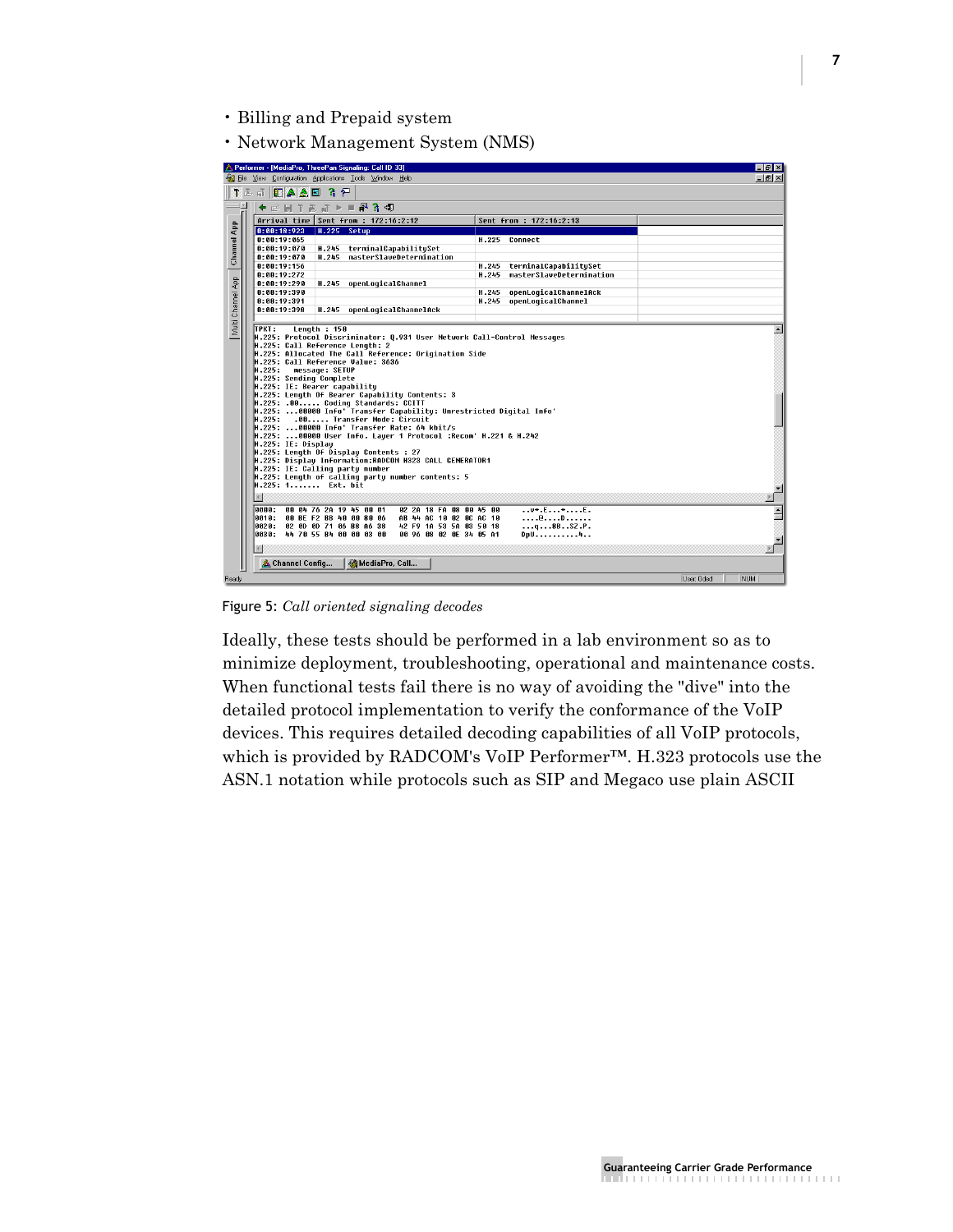messages. Figure 5 shows the signaling decodes of a VoIP call and Appendix I includes the current list of all VoIP protocols and their specifications.

| File                                             | View Help                                                                                                                                                   | PostCapture - [Monitor Capture1]                    |                                      |                               |             |                                                                                                                      |                             |                                   |                                    |         | 円                     |
|--------------------------------------------------|-------------------------------------------------------------------------------------------------------------------------------------------------------------|-----------------------------------------------------|--------------------------------------|-------------------------------|-------------|----------------------------------------------------------------------------------------------------------------------|-----------------------------|-----------------------------------|------------------------------------|---------|-----------------------|
|                                                  | T & B  <br>KOI                                                                                                                                              | $\blacksquare$ $\blacksquare$                       | $\bigcirc$ $\bigcirc$ $\bigcirc$     |                               |             | 2600000000000000000                                                                                                  |                             |                                   |                                    |         | - 리 ×                 |
|                                                  | <b>Network</b>                                                                                                                                              | <b>Ilser</b>                                        | Total                                |                               | Start At:   |                                                                                                                      | 07-Nov-2000 17:10:01 000000 | <b>RAD COM</b>                    |                                    |         |                       |
| Received<br>Captured                             |                                                                                                                                                             |                                                     | 33                                   | Frames.                       |             |                                                                                                                      |                             |                                   |                                    |         |                       |
| Captured                                         |                                                                                                                                                             |                                                     | 33<br>3.073                          | <b>Frames</b><br><b>Bytes</b> |             |                                                                                                                      |                             |                                   |                                    |         |                       |
| <b>Decode</b>                                    |                                                                                                                                                             |                                                     |                                      |                               |             |                                                                                                                      |                             |                                   |                                    |         |                       |
|                                                  | <b>Time</b>                                                                                                                                                 | <b>Status</b>                                       | Length                               | Level 1                       | Level 2     | Level 3                                                                                                              | Level 4                     | Level 5                           | Level 6                            | Level 7 | Le                    |
| #1                                               | 0:00.000                                                                                                                                                    | Ok                                                  | 98                                   | Ethernet                      | ÎΡ          | <b>ICMP</b>                                                                                                          |                             |                                   |                                    |         |                       |
| #2                                               | 0:00.392                                                                                                                                                    | Ok                                                  | 98                                   | Ethernet                      | <b>IP</b>   | <b>ICMP</b>                                                                                                          |                             |                                   |                                    |         |                       |
| #3                                               | 0:00.784                                                                                                                                                    | Ok                                                  | 103                                  | Ethernet                      | IP          | <b>UDP</b>                                                                                                           | <b>SNMP</b>                 |                                   |                                    |         |                       |
| $\frac{1}{4}$                                    | 0:01.196                                                                                                                                                    | Ok                                                  | 185                                  | Ethernet                      | <b>IP</b>   | UDP                                                                                                                  | SNMP                        |                                   |                                    |         | $\blacktriangleright$ |
|                                                  | Length                                                                                                                                                      | <b>Destination Adr</b>                              | <b>Source Adr</b>                    |                               | Type/Len    |                                                                                                                      |                             | <b>Last Protocol</b>              |                                    |         |                       |
| #1                                               | 98                                                                                                                                                          | DecNet003204                                        | RADNet60E480                         |                               | İIP         | ICMP: Type = 8, Code = 0, Message = Echo request, Id. = 17269, Seg. = 0                                              |                             |                                   |                                    |         |                       |
| #2                                               | 98                                                                                                                                                          | RADNet60E480                                        | DecNet003204                         |                               | IP          | ICMP: Type = 0, Code = 0, Message = Echo Reply, Id. = 17269, Seq. = 0                                                |                             |                                   |                                    |         |                       |
| #3                                               | 103                                                                                                                                                         | 3Com27CB66                                          | DecNet3C174E                         |                               | IP          | SNMP: Command = Trap                                                                                                 |                             |                                   |                                    |         |                       |
| #4                                               | 185                                                                                                                                                         | DecNet003204                                        | RADNet60E480                         |                               | IP          | SNMP: Command = Get-Request                                                                                          |                             |                                   | Reg Index = 00D005, Error Status = |         |                       |
| #5                                               | 185                                                                                                                                                         | DecNet003204                                        | RADNet60E480                         |                               | IP          | SNMP: Command = Get-Request                                                                                          |                             |                                   | Reg Index = 000007, Error Status = |         |                       |
| #6                                               | 64                                                                                                                                                          | DecNet003204                                        | RADNet60E480                         |                               | IP          | TELNET:                                                                                                              |                             |                                   |                                    |         |                       |
| E                                                | lan                                                                                                                                                         | DecNet003204                                        | RADNet60F480                         |                               | IP          | OSPE: Type = (1)Hello, Length = 56, Routed ID = 255 255 255 255                                                      |                             |                                   |                                    |         |                       |
|                                                  | Frame Header: Frame Num: 1, Time = 0:00.000, Status = Ok, Length = 98<br>Ethernet: Destination Adr = DecNet003204, Source Adr = RADNet60E480, Type/Len = IP |                                                     |                                      |                               |             |                                                                                                                      |                             |                                   |                                    |         |                       |
|                                                  |                                                                                                                                                             |                                                     |                                      |                               |             |                                                                                                                      |                             |                                   |                                    |         |                       |
|                                                  |                                                                                                                                                             |                                                     |                                      |                               |             | El-- IP; Length = 84, TTL = 253, Protocol = ICMP, Source Address = 192,114,22,100, Destination Address = 132,66,32.1 |                             |                                   |                                    |         |                       |
| <b>E-ICMP</b>                                    |                                                                                                                                                             |                                                     |                                      |                               |             |                                                                                                                      |                             |                                   |                                    |         |                       |
|                                                  | Type: 8 Echo request                                                                                                                                        |                                                     |                                      |                               |             |                                                                                                                      |                             |                                   |                                    |         |                       |
|                                                  | Code: 0                                                                                                                                                     |                                                     |                                      |                               |             |                                                                                                                      |                             |                                   |                                    |         |                       |
|                                                  | CheckSum: 0x847E                                                                                                                                            |                                                     |                                      |                               |             |                                                                                                                      |                             |                                   |                                    |         |                       |
|                                                  | Identifier: 17269                                                                                                                                           |                                                     |                                      |                               |             |                                                                                                                      |                             |                                   |                                    |         |                       |
|                                                  | Sequence Number: 0                                                                                                                                          |                                                     |                                      |                               |             |                                                                                                                      |                             |                                   |                                    |         |                       |
|                                                  | $\overline{2}$<br>$\bf{0}$<br>$\mathbf{1}$                                                                                                                  | 5<br>$\overline{\mathbf{3}}$<br>6<br>$\overline{4}$ | $\overline{7}$<br>8<br>9<br>$\Delta$ | $\mathsf{C}$<br>B             | E<br>E<br>D | <b>ASCII</b>                                                                                                         |                             |                                   |                                    |         |                       |
|                                                  | $20 \t 01 \t 08$                                                                                                                                            | 00 84 7E 43 75 00 00 2B AD A1 1B 00 0B              |                                      |                               |             | u <mark>luck∼Cucc∔</mark> couc                                                                                       |                             |                                   |                                    |         |                       |
|                                                  |                                                                                                                                                             | 78 35 08 09 0A 0B 0C 0D 0E 0F 10 11 12 13 14 15     |                                      |                               |             | x5.                                                                                                                  |                             |                                   |                                    |         |                       |
|                                                  |                                                                                                                                                             | 16 17 18 19 1A 1B 1C 1D 1E 1F 20 21 22 23 24 25     |                                      |                               |             | . 1 " #\$%                                                                                                           |                             |                                   |                                    |         |                       |
| 0020<br>0030<br>0040<br>Ready<br><b>BR</b> Start |                                                                                                                                                             | 09390608                                            |                                      |                               |             |                                                                                                                      |                             | <b>۳7∀⊘ → ™ → ∡∢⊘ூ ∰</b> 12:13 PM |                                    |         |                       |

Figure 6: *RADCOM's 7 layer protocol decodes*

RADCOM's Performer™ provides call oriented decodes of the signaling plane as well as media oriented decodes.

In addition, a complete protocol analyzer is integrated into the Performer™. This allows engineers to capture traffic from the link and decode all 7 layers as can be seen in Figure 6.

Furthermore, the user can quickly troubleshoot specific issues by applying complex and flexible filters that are very easy to configure and do not require very deep understanding of all protocol layers and fields.

Effective pre-deployment testing follows a well-defined methodology that addresses the variety of issues that can impact the network's adherence to specifications in a real world environment. Special consideration should be given to the expected behavior of the VoIP network. This includes parameters such as the number of anticipated users and the estimated amount of traffic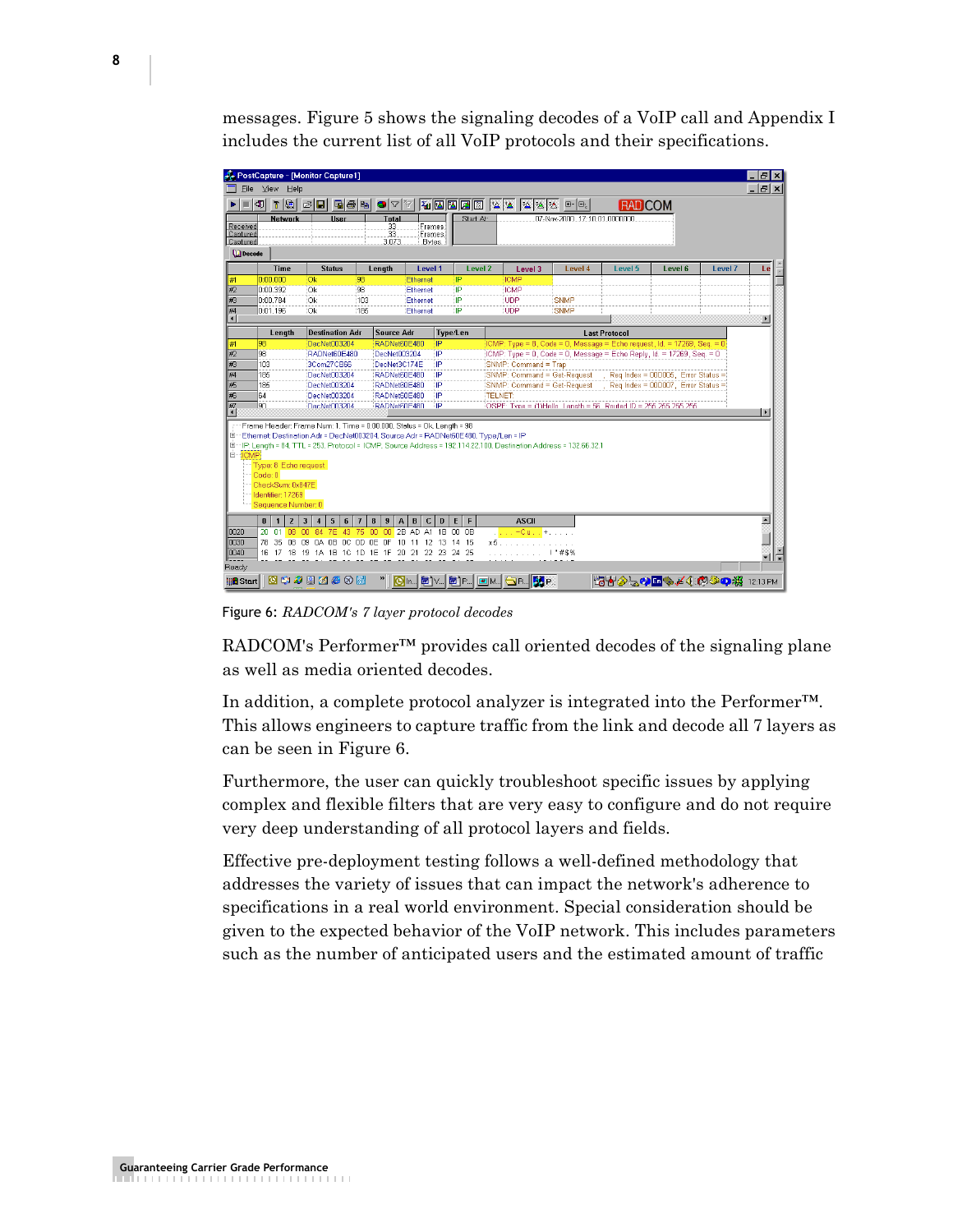per user. Once these numbers are known or estimated they can be inputted into RADCOM's Performer™ simulation components.



Figure 7: *A variety of traffic profiles is available with the Performer's emulators*

Figure 7 shows an example of a Ramp model and a Poisson model, both can be used when defining the traffic generation characteristics of the SIPSim to emulate SIP calls in a way that will emulate real world behavior.

Existing network infrastructure should also be taken into account - what type of network is used: Frame Relay, ATM, VSAT, xDSL, WLL etc. The expected network performance including parameters such as latency, packet loss and available bandwidth is also of significant importance. The Performer's NetSim can emulate the expected network conditions in a lab environment, thus eliminating the need to deploy a global network. Figure 8 shows a typical network emulated by the NetSim.



Figure 8: *NetSim emulates network conditions including impairments*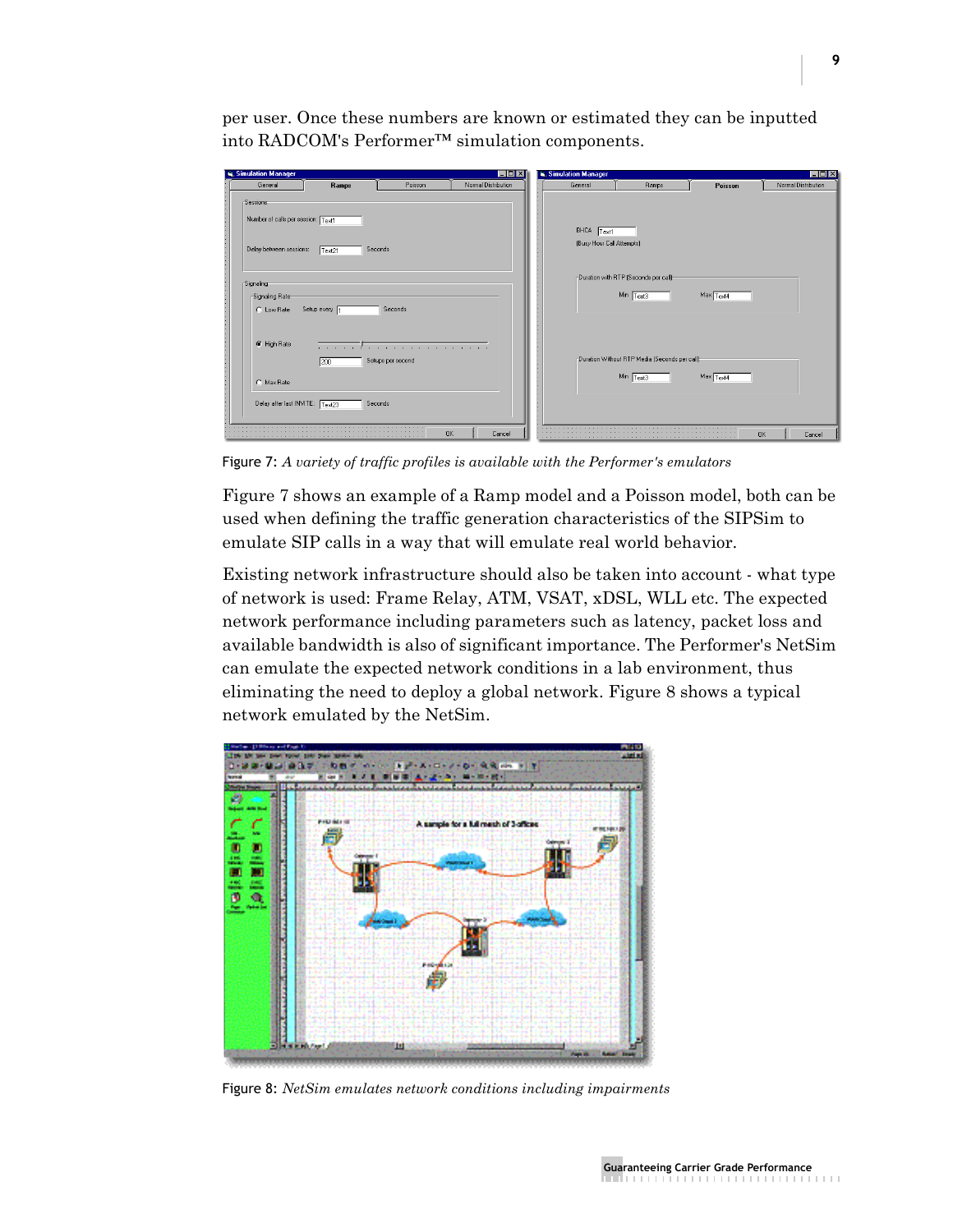It can also emulate several network impairments such as latency (as seen in Figure 9), packet loss, congestion, fragmentation problems, link faults and more.

| <b>Doub Parameters</b>                                                                         |                                                                                                                                                   | <b>RB</b> |
|------------------------------------------------------------------------------------------------|---------------------------------------------------------------------------------------------------------------------------------------------------|-----------|
| <b>B-WWI Setings</b><br><b>Little</b><br><b>Parket Lass</b><br>- Packet Effects<br>Link Faults | ۵<br>Fired Latency<br>Lakeray<br>motic                                                                                                            | œ<br>m    |
| - Congestion                                                                                   | Uniform Distributed Latence<br>50<br><b>Minimum</b><br>neso<br>100<br>Maximum<br>need<br><b>STREET STREET</b><br><b>C.</b> Limitatency change [8] |           |
|                                                                                                | <b>Car Henrid Dimituled Latency.</b><br><b>Average</b><br>nosci<br>Standard Deviation - 1874<br>nato                                              | œ         |
|                                                                                                | <b>C</b> in Linear Latency<br>Ninnan D. Nadauti 10.<br><b>We</b><br>Einspieldunkten in 1977<br><b>seconds</b>                                     |           |
| GK.                                                                                            |                                                                                                                                                   | Cancel    |

Figure 9: *Latency emulation using NetSim*

The test engineer should also consider implementation specific parameters such as compression methods and structure of the packetized voice. Using RADCOM's Performer<sup>™</sup> the engineer can generate the required CODEC types such as G.711 a-law and u-law (non-compressed voice), G.723.1, G.726, G.729, or others. Each CODEC has a different effect on the quality, latency, and processing requirements. The Performer™ MediaPro provides these important quality measurements, including real time jitter, lost packets, out of sequence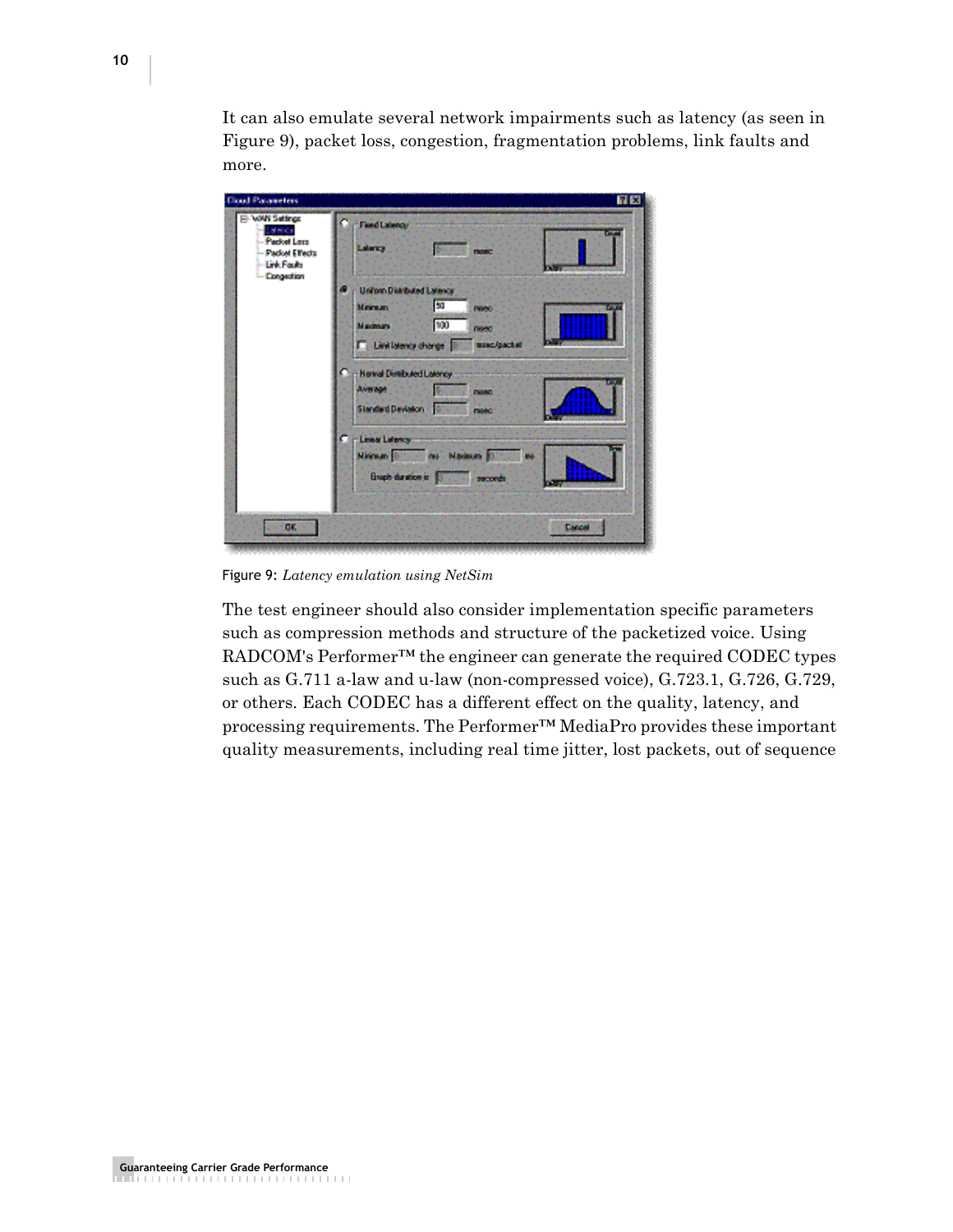packets, retransmitted packets, and more. Figure 10 show a typical results screen on the MediaPro.



Figure 10: *MediaPro provides detailed quality measurements such as real time jitter, lost packets, retransmissions, and more*

The Poisson statistical model, a generally accepted tool to predict end user behavior, should be incorporated in the pre-deployment test plan. Using this model and based on the assumption that the average call duration is 180 sec, the VoIP network specifications can be defined using the following parameters:

1. **Blocking** - defined as the percentage of calls that get a fast busy signal because all trunk lines are in use. This can be calculated as,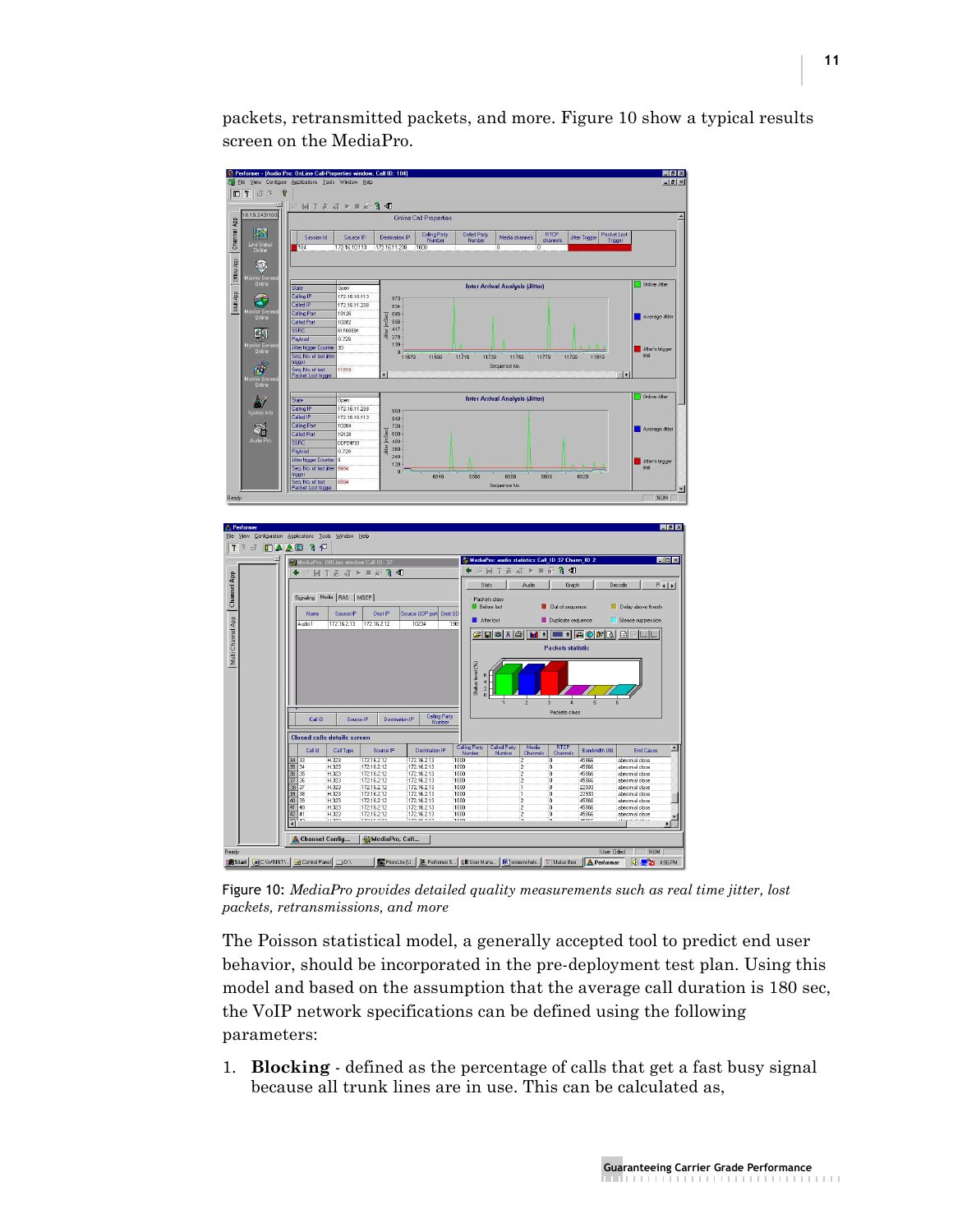#### Blocking =Required Grade of Service 100

Or in other words,

Blocking =Number of failed call attempts Total number of call attempts

2. **Busy Hour Traffic** -This is the amount of call traffic handled by a group of phone lines during the busiest hour of the busiest day for your system. Busy Hour Traffic is defined in units of Erlangs or CCS. It can be typically calculated as,

B.H.T= (Number of anticipated end users) \* 0.05

- 3. **Centi-Call Seconds (CCS)** This is a unit of Busy Hour Traffic commonly used for traffic measurement. 36 CCS equals 1 Erlang of traffic.
- 4. **Erlang**  This is a unit of Busy Hour Traffic and represents the continuous use of a single line for one hour. For example, 30 calls of 2 minutes holding time each would equal 1 Erlang of traffic. On a typical Voice over IP network the end user traffic is between 0.01 Er and 0.15 Er. For detailed Erlang calculations you may refer to http://www.erlang.com/calculator/.

When designing a Voice over IP network it is important to avoid bottlenecks in the design. A T1 can usually support up to 18 Erlang with a Grade of Service of 5%. An E1, on the other hand, can support up to 24.8 Erlang with a Grade of Service of 5%. From these requirements one can calculate the number of customers a typical link can support. For a T1,

> $N(T1) = 18E$ rlang 0.05Erlang =360 customers

And for an E1,

$$
N(T1) = 24.8Erlang = 496 customers
$$
  
0.05Erlang

Simultaneous calls can be made according to number of trunks i.e. 24/23/30 (for T1-CAS/T1-PRI/E1-PRI respectively), but the limitation will be derived from two other factors:

- Compression method
- Guaranteed bandwidth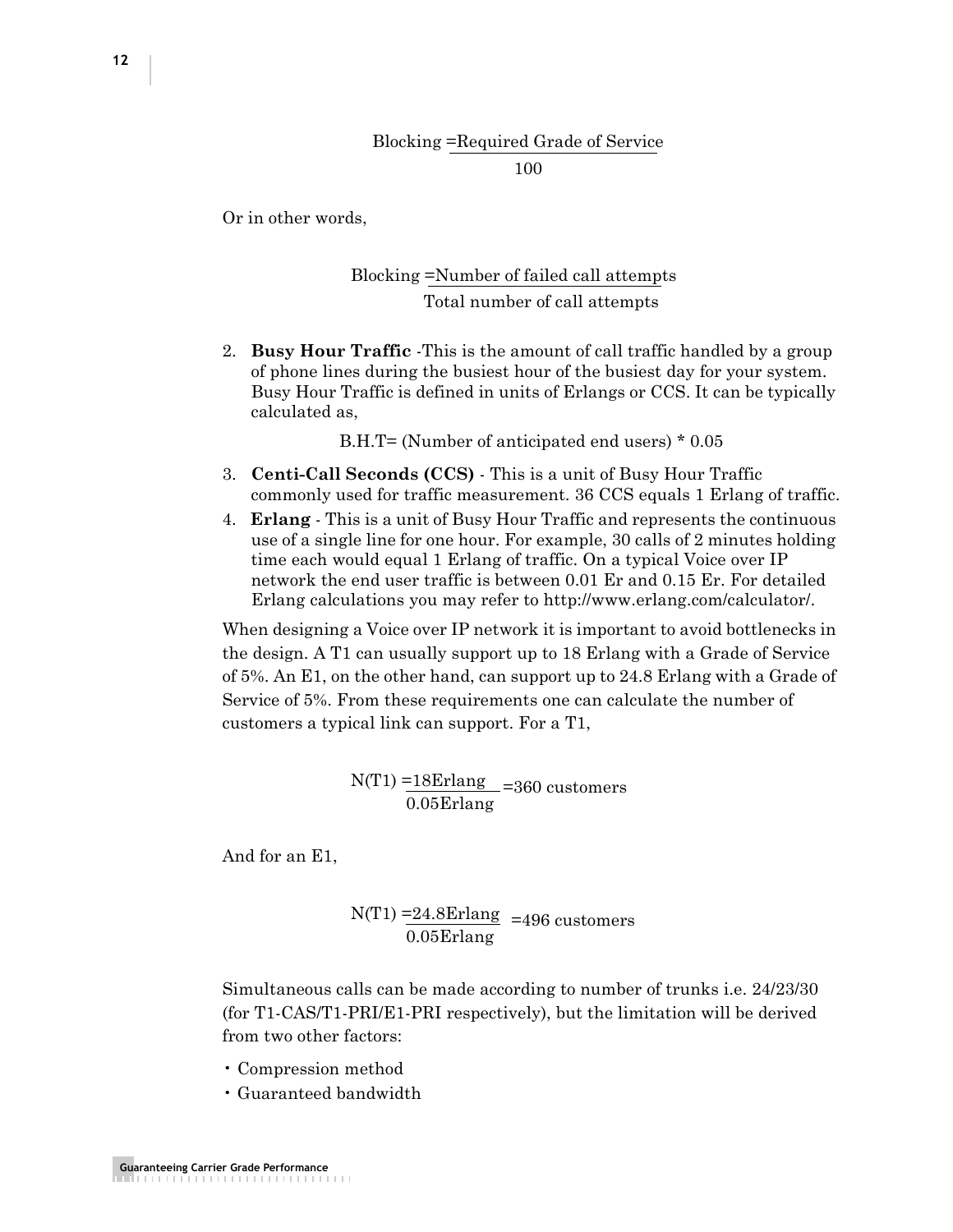After the Voice over IP network has been proven for functionality, a series of stress tests should be conducted. It is important to have a consistent definition of stress. The recommended criteria for a stressed network dictate the configuration of the test devices and are as follows:

- A. Pre-define number of calls per session and 100 setup calls per second.
- B. Create Jitter, Packet-loss, Packet out of sequence and Latency in Uniform mode.
- C. The VAD and the silence suppression mechanism should be activated.
- D. The RTP packets should consist of 1 frame per packet and 3 frames per packet.

All of these parameters can be configured on the Performer's simulators namely the H.323Sim, SIPSim, QPro and NetSim. RADCOM has added extensive signaling and media stress capabilities to its Performer system. The MegaSIP is capable of generating hundreds of thousands of simultaneous calls at a rate of thousands of calls per second. This tool provides an effective way to conduct a variety of performance tests on different network components.

The foregoing reflects general requirements involved in VoIP network testing. The following will address specific tests of the various components:

- Gateway testing
- Gatekeeper testing
- IVR testing
- Billing system testing
- Network management system testing

#### **Gateway Testing**

Testing a gateway gets to the heart of the convergence VoIP network - the connection between the packet side and the circuit side. One has to test the functionality of the gateway and its capability to operate under stress. Signaling performance is measured as the Grade of Service (GoS) and media performance is measured as Quality of Service (QoS). The tests include the generation of a large volume of calls from the circuit side using RADCOM's QPro and analysis of the signaling and media performance of these calls on the packet side using RADCOM's MediaPro. A second stage includes the generation of a large volume of calls from the packet side using one of RADCOM's packet generators - SIPSim or 323Sim. Then, an analysis of the performance of these calls on the circuit side using RADCOM's QPro. Finally,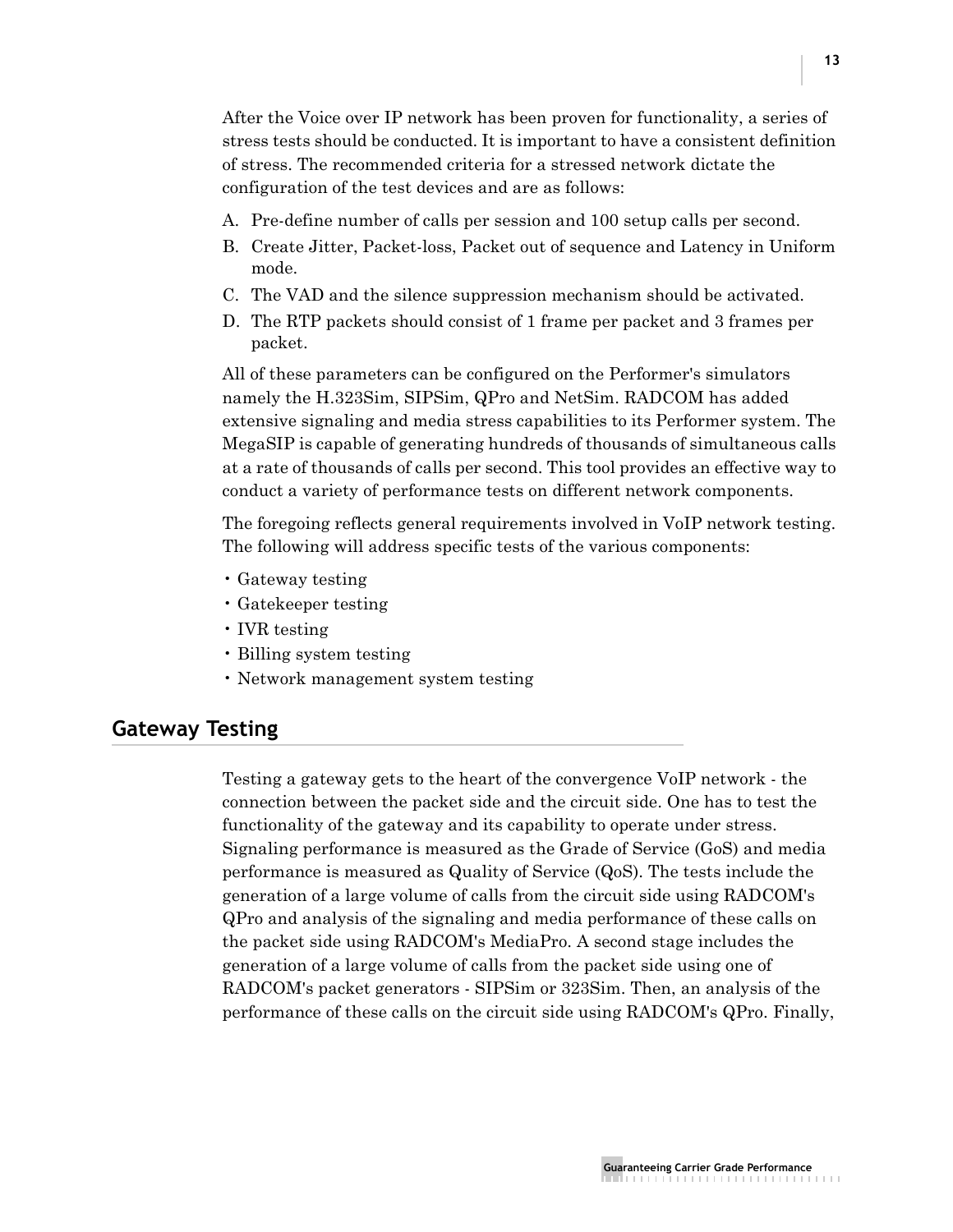it is recommended that the complete system be tested using an end-to-end test scheme, like the one displayed in Figure 11.



Figure 11: *Gateway testing*

Two gateways are connected through an Internet cloud passing calls that are generated on the circuit side. RADCOM's NetSim emulates the Internet cloud. This is the most ubiquitous configuration in current VoIP networks. The scenario includes performance measurement on both the circuit side and the packet side to provide a complete picture of the capability of the network under test.

The tests should include a variety of aspects:

- Compression and De-compression
- Bandwidth utilization
- Silence suppression and VAD
- DTMF detection and Generation
- Jitter suppression and Echo cancellation
- Fall-back to PSTN mechanism
- Alternative re-routing mechanism
- IVR for 2-Stage Dialing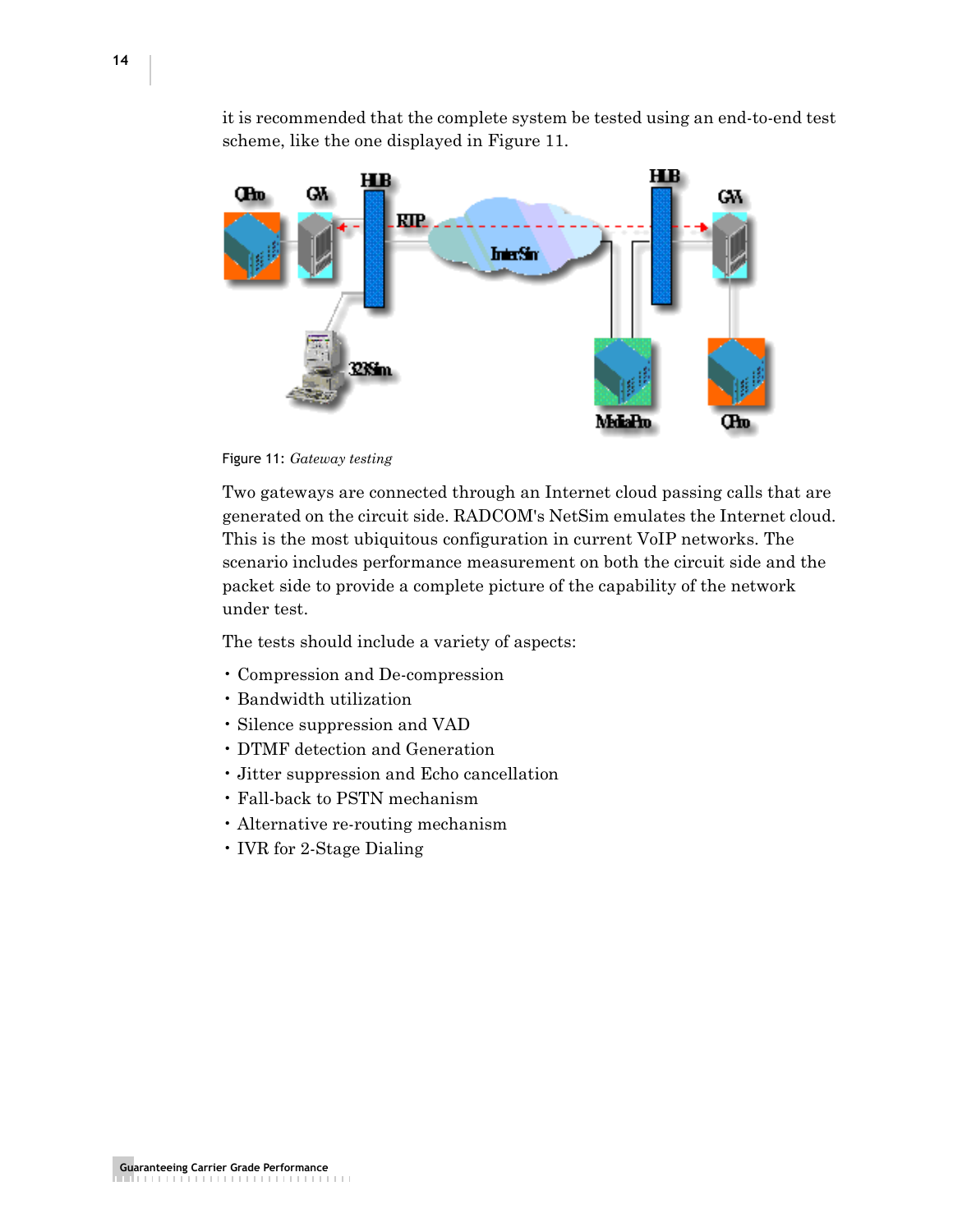Moreover, testing and evaluating voice quality is extremely important. PAMS (Perceptual Analysis Measurement System), developed by British Telecom, is an algorithm commonly used for this purpose.

| 1.00<br>1.00<br>1.00<br>4.00<br>0.64<br>4.32 | 1,00<br>2.51<br>2.53 | 46<br>46<br>QPro - Legend                      | n                     |                                                                             |                                         |
|----------------------------------------------|----------------------|------------------------------------------------|-----------------------|-----------------------------------------------------------------------------|-----------------------------------------|
|                                              |                      |                                                |                       |                                                                             |                                         |
|                                              |                      |                                                |                       |                                                                             |                                         |
|                                              |                      |                                                |                       |                                                                             |                                         |
| 0.00<br>5.00                                 | 2.48                 | Parameter name                                 | <b>X</b> Unacceptable | V Acceptable                                                                | $\sqrt{V}$ Excellent                    |
|                                              |                      | Setup Attempts                                 | $X \geq 4$            | $2 \le X < 4$                                                               | X < 2                                   |
| $-3.00$<br>$-2.90$                           | $-2.95$              | Listening Quality                              | X < 2.5               | $2.5 \leq X \leq 4$                                                         | $X \geq 4$                              |
|                                              |                      | <b>Listening Effort</b>                        | X < 2.5               | $2.5 \le X < 4$                                                             | $X \geq 4$                              |
| 0.10<br>0.10                                 | 0.10                 | Background Noise                               | X > 8                 | $6 \leq X < 8$                                                              | X < 6                                   |
|                                              |                      | Insertion Loss                                 | $X \geq 10$           | $7 \leq X \leq 10$                                                          | $-3 \leq X \leq 7$                      |
| 1006.00<br>4806.00                           | 2837.76              | Post Dialing Delay (1)                         | X > 10,000            | $5.000 < X \leq$<br>10,000                                                  | $X \leq 5,000$                          |
| 1.00<br>200.00                               | 97.50                | Round Trip Delay                               | X > 500               | $200 \le X \le 500$                                                         | X < 200                                 |
|                                              |                      | Post Gateway Answer<br>Delay (Optional - 1) ms | X > 10,000            | $5,000 < X \leq$<br>10,000                                                  | $X \leq 5,000$                          |
|                                              |                      | Echo Attenuation<br>(Optional) dB              | X < 15                | $15 \leq X \leq 22$                                                         | $X \geq 22$                             |
|                                              |                      |                                                | (1)<br>a.<br>b.       | Expected delay for Local calls.<br>For International calls add 50% latency. | For Long distance calls add 30% latency |

Figure 12: *PAMS provides objective MOS results*

Additionally, an enhanced algorithm, PESQ (Perceptual Evaluation of Speech Quality) was recently introduced by the ITU. A speech signal is generated on one side of the network and the degraded signal is captured at the other side. A quality prediction is made on the received signal based on a mathematical comparison to a stored reference file. Both algorithms implement a human hearing model and transform the speech signal into a three-domain representation - time, frequency and amplitude. These algorithms produce a standard MOS (Mean Opinion Score), which represents listening quality and listening effort on a scale of one to five. It is important to be able to perform this test from the circuit network to the packet network and from the packet network to the circuit network. RADCOM's Performer™ is the only test solution that provides these objective audio quality measurements on both the circuit side (using the QPro) and the packet side (using the MediaPro for analysis and the 323Sim for generation). Two types of tests can be performed. In the first, the QPro sets up calls to another QPro through two gateways and a packet network. The Dopers and a MediaPro perform PAMS or PESQ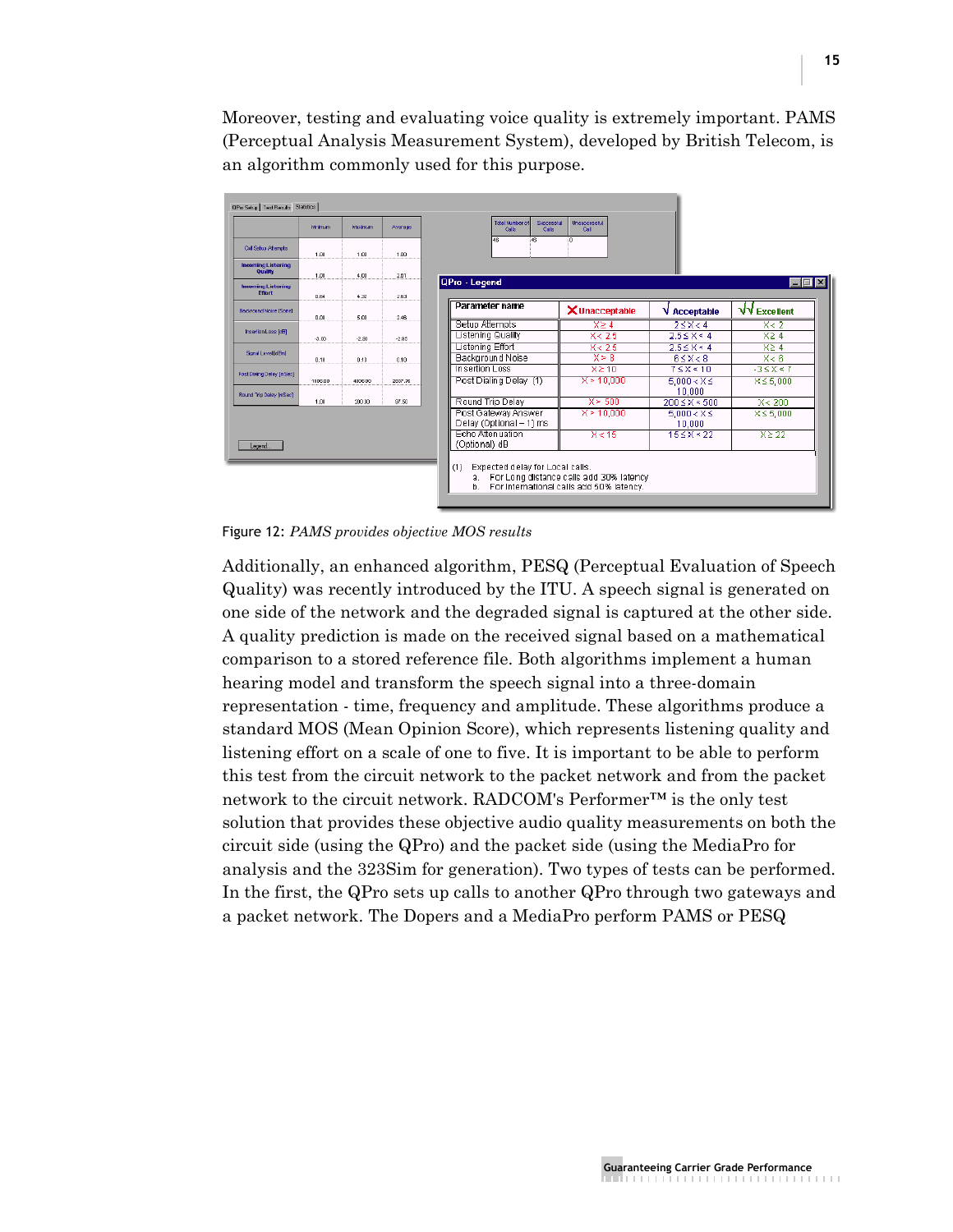

measurements, allowing quick isolation of voice degradation sources, as can be seen in Figure 13.

Figure 13: *Performer's QPro and MediaPro isolate audio quality degradation sources*

The second test includes a QPro generating calls to the 323Sim that replies with a PAMS or PESQ signal going towards the QPro that measures quality. In this way, a single gateway can be tested for functionality, performance, and quality.

Finally, in a real converged network voice and data are not the only types of traffic. Fax is also very common on VoIP networks. When considering fax transmissions the most important thing to test is the packet loss recovery mechanism. This includes the T.38 redundant packet transmission, the TCP retransmission sliding window mechanism and the FEC (Forward Error Correction). Furthermore, the switching mechanism between fax and voice needs to be tested. All of these tests can be performed by sending fax traffic through a simulated packet network with a variety of different network conditions emulating the loss of packets and measuring the quality of the fax received.

#### **Gatekeeper Testing**

The Gatekeeper is the traffic controller of the Voice over IP network. It determines the call routing scheme and its correct operation under stressful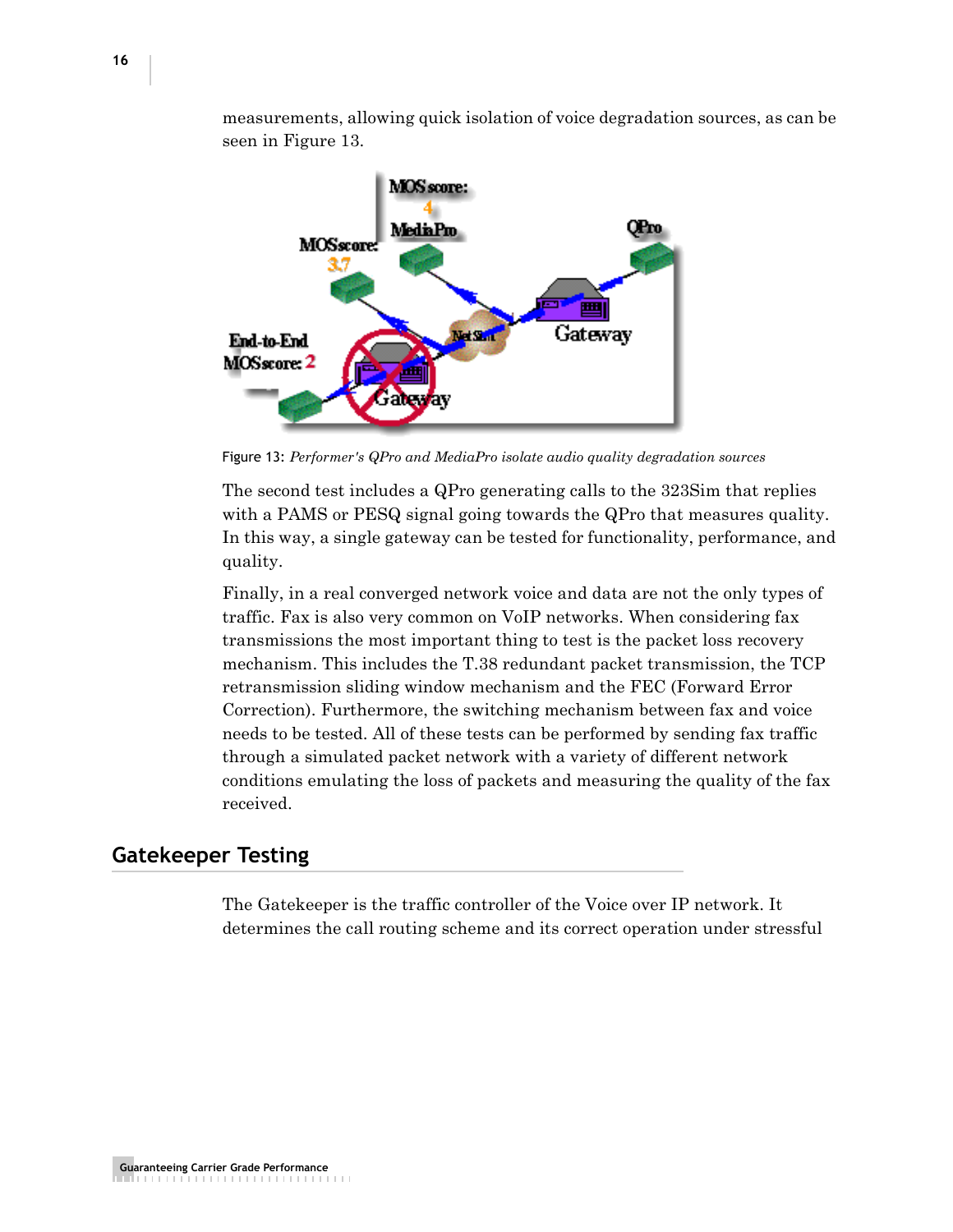

network conditions is crucial for providing a carrier grade solution (an acceptable Grade of Service).

Figure 14: *Gatekeeper testing*

The first thing to test on a Gatekeeper is its Registration mechanism - to ensure that it can register VoIP elements. Privacy and security are an important aspect of any network and are of particular concern on a VoIP network. Therefore, it is also important to test the Admission and Authorization mechanism on the Gatekeeper. The complexity the gatekeeper has to deal with grows exponentially as more and more IP phones try to perform the RAS handshake with it simultaneously. Using RADCOM's 323Sim engineers can save money and time by emulating multiple IP terminals with multiple aliases all doing RAS with the gatekeeper thus quickly identifying stress related problems, as can be seen in Figure 15.



Figure 15: *RADCOM's 323Sim emulates multiple IP phones*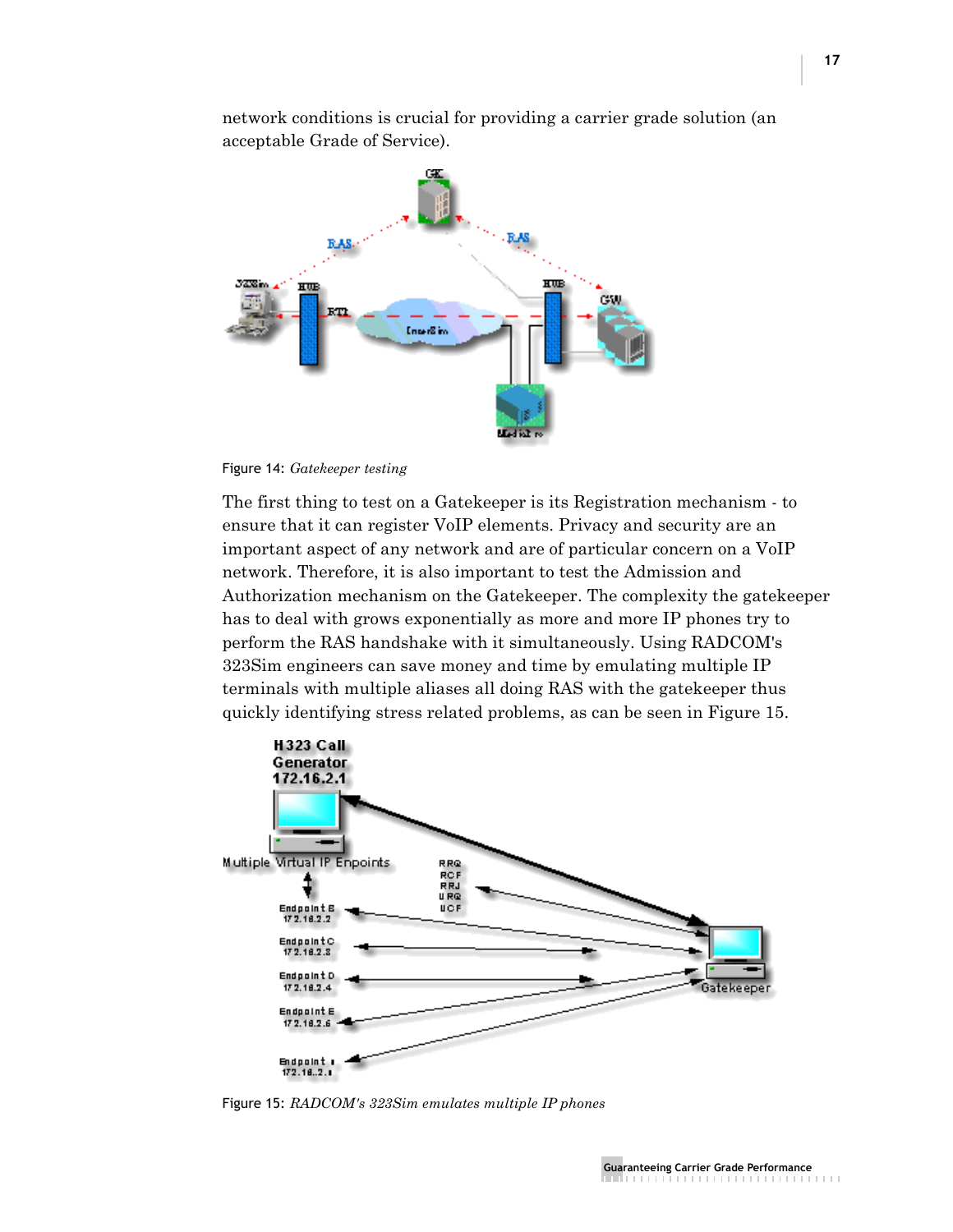The Gatekeeper communicates with both the VoIP terminals and the Gateway, and the language it uses is H.225 and more specifically RAS (Registration, Admission, Status). To properly test the compliancy of the Gatekeeper's implementation of RAS, emulation of a VoIP terminal performing RAS negotiation with the Gatekeeper under a stressed network is required.

Once the Gatekeeper accepts a terminal, it can make calls and use the Routing Directory Service that the Gatekeeper provides. This routing can be done in two ways - least cost routing or best cost routing. Least cost routing means that the least costly route will be selected. Best cost routing means that the best BPS (Bit Per Second) route will be selected. In other words, the Gatekeeper will choose a route that provides the best combination of performance and cost. Some Gatekeepers support RSVP (Resource ReSerVation Protocol) and can assign a route to a call based on the resources available toward the receiving end.

Gatekeepers have two modes of operation - direct mode and routed mode. The routed mode is more commonly used. When the gatekeeper performs address translation, the gatekeeper provides endpoints with the transport address for the call signaling channel destination. In the direct mode, the gatekeeper provides the endpoints with the address of the destination endpoint and directs them to the call-signaling channel so that all messages can be exchanged directly between the two endpoints without gatekeeper involvement. The Gatekeeper test procedure should include tests for both modes of call control routing.

The Gatekeeper can also control bandwidth allocation. Through H.225.0 signaling, the gatekeeper is able to limit the bandwidth of the call to less than what was requested as well as reject calls from a terminal if it determines that there is insufficient bandwidth available on the network to support the call. The testing scenario should include several test configurations using RADCOM's 323Sim, with generated calls asking for bandwidth that is just below, and just above, the allocated bandwidth, to verify the operation of the bandwidth allocation mechanism on the Gatekeeper. This should be performed with a variety of bandwidth settings on the Gatekeeper.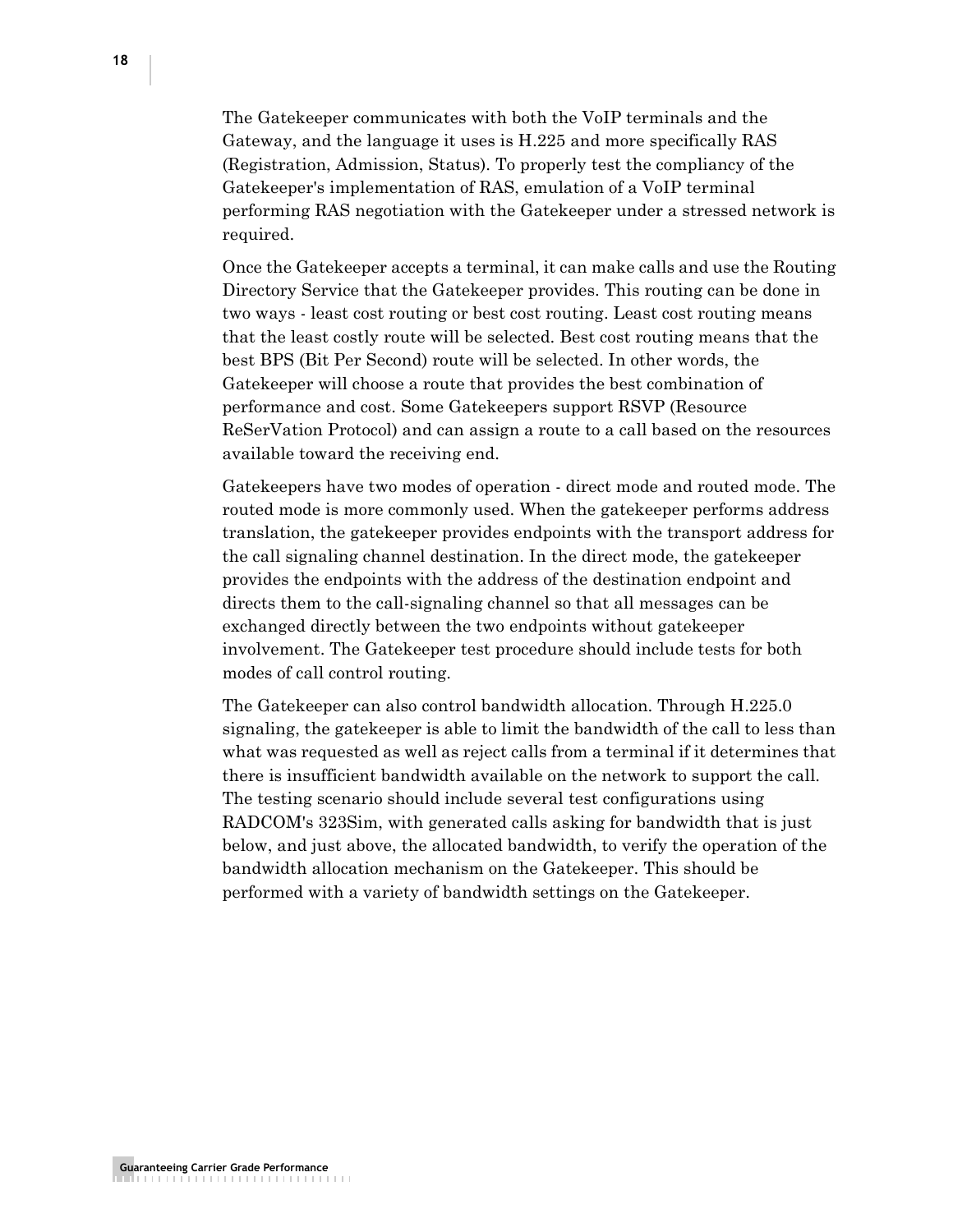IVR (Interactive Voice Response) is an integral part of any business phone system. Practically every call center implements some sort of an IVR system because it reduces operational and human resource costs.





For VoIP systems to be used in a business environment they must support IVR, which also means that they have to be tested to ensure their correct operation in real world applications. Both functionality and performance under stress need to be tested. IVR systems use DTMF (Dual Tone Multi Frequency) tones to transfer user requests to the system. DTMF tones are the same tones used for tone dialing. The DTMF tones are sums of two sine wave tones at the following frequencies:



Figure 17: *DTMF frequencies*

Testing the capability of VoIP networks to deal with IVR systems must include a DTMF integrity test that passes all combinations of DTMF tones on the VoIP network and verifies the correct transmission over the packet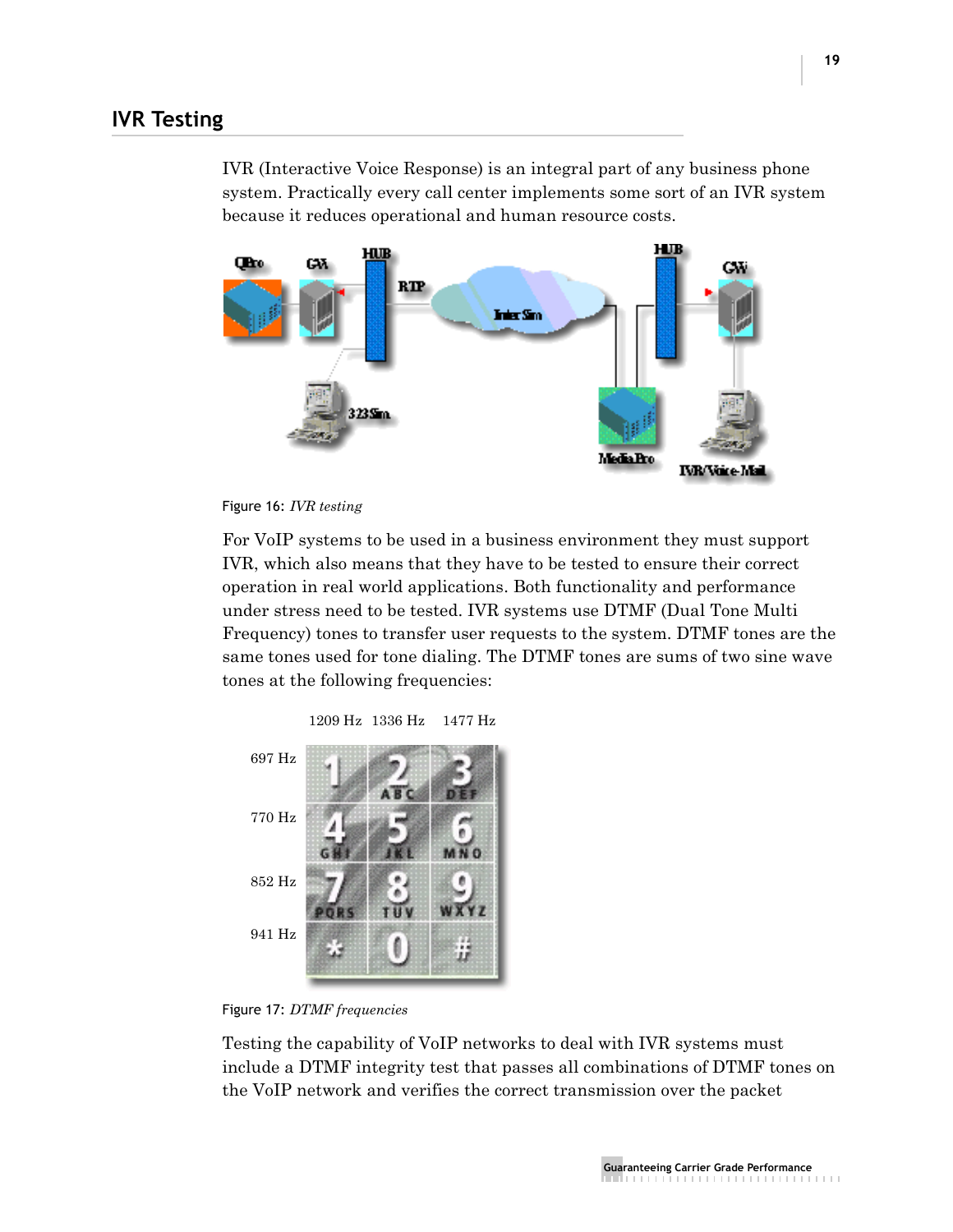network. But verifying correct transmission alone is not sufficient, careful attention should be given to ensure that the transmission would remain correct even when the network is under stress traffic. In addition several scenarios should be tested with varying time differences between adjacent DTMF tones. Figure 18, shows how this can be configured on RADCOM's 323Sim.

| File Simulation Tools Window Mode Help | CRH.323 Call Generator (Platinum Kit) - (Setup Configuration - longtimers.ini)<br>EEE<br>$-6x$                         |
|----------------------------------------|------------------------------------------------------------------------------------------------------------------------|
| DGB ▸ ██∥◘⊙ ◈ ₩                        |                                                                                                                        |
| 브뢰<br>Terminale                        | erninal 1: Setup Configuration                                                                                         |
|                                        | General<br>Call Epstral<br>Information Elements<br>Gatekeeper<br>Destinations                                          |
|                                        | <b>RAS</b><br>8.931<br>H.245<br><b>DTHF</b><br><b>IZ DTNF</b>                                                          |
| H 323 Terrinal                         |                                                                                                                        |
|                                        | C. In Band                                                                                                             |
|                                        |                                                                                                                        |
|                                        | - RE Configuration<br>C. NR Testing Mode                                                                               |
|                                        | <b>B</b> Dut Band                                                                                                      |
|                                        | <b>DTMFITEMS</b>                                                                                                       |
|                                        | l۶<br>DTMF Digits<br><b>Inter Digits Delay</b><br><b>DTMF Digits</b><br>300<br>4566943#                                |
|                                        | 300<br>74                                                                                                              |
|                                        | Inter Digits Delay, 300<br>ms                                                                                          |
|                                        | Delate<br>Update<br>Insert                                                                                             |
|                                        |                                                                                                                        |
|                                        |                                                                                                                        |
| <b>siz</b><br>Elapsed Time             |                                                                                                                        |
| 000:00:00                              |                                                                                                                        |
|                                        | Setup Configuration - longtimers.ini<br><b>WRAS Statistics</b>   /<br>RTP Statistics   11 Terminal Signalit 4   F<br>3 |

Figure 18: *323Sim can generate outband DTMF as well as inband DTMF*

Of paramount importance to IVR systems is the ability to record the user's voice. Voice mail is the most common application. Testing this capability of the IVR system requires the ability to play back the voice mail and measure voice quality on the recorded audio stream. Voice recognition is another mechanism of IVR systems and it should be tested to ensure its functionality and reliability under stressed network conditions.

Finally, all of the above mentioned tests must be conducted under rather severe network conditions since Latency, jitter, packet loss and out of sequence packets are common occurrences in a real world packet network.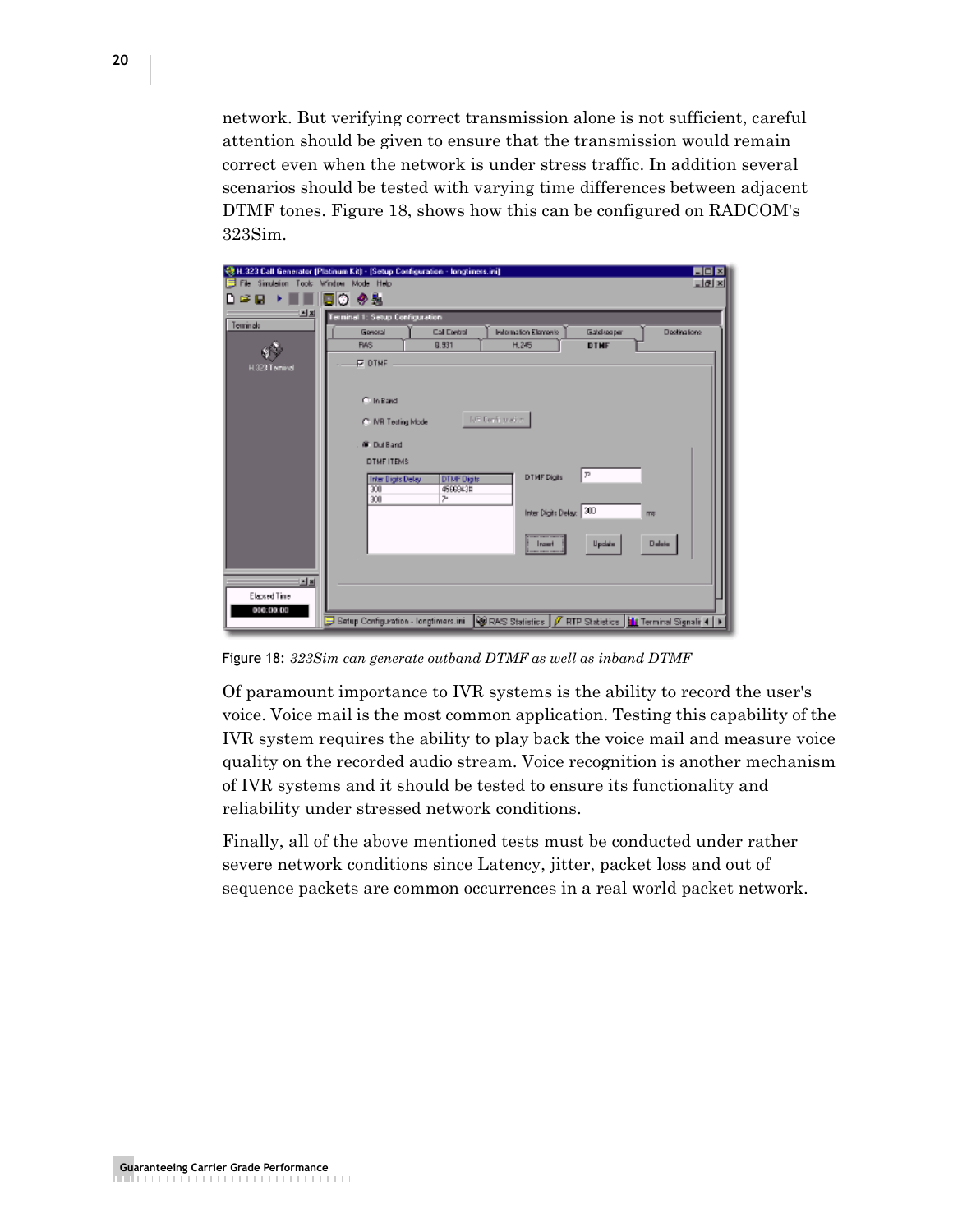Billing systems are arguably the most mission critical part of the Voice over IP network. If they fail, the service provider's bottom line can be adversely affected.



Figure 19: *Billing/Prepaid system testing*

It is crucial to ensure CDR (Call Detail Record) integrity when the network is operational - which means 24\*7\*365. CDR integrity consists of the correct transmission and measurement of the following parameters:

- CLID (Calling Line Identification)
- Call duration
- Called ID
- PIN (Personal Identification Number)

When the network is used for voice and data traffic, the billing system should also be able to measure bandwidth used by the customer, as well as the Quality of Service provided.

Prepaid calling cards allow mobile users to place inexpensive phone calls. This service employs a combination of an IVR system and the billing system and, as such, should also be tested for functionality.

The billing system is automatically connected to the charging system automatically charging a customer's account (service provider account or credit card account) upon usage of the network. This is another aspect of the billing system that needs to be verified to ensure that there is no lost revenue.

Once again, it is important to perform all of these tests under stressed network conditions.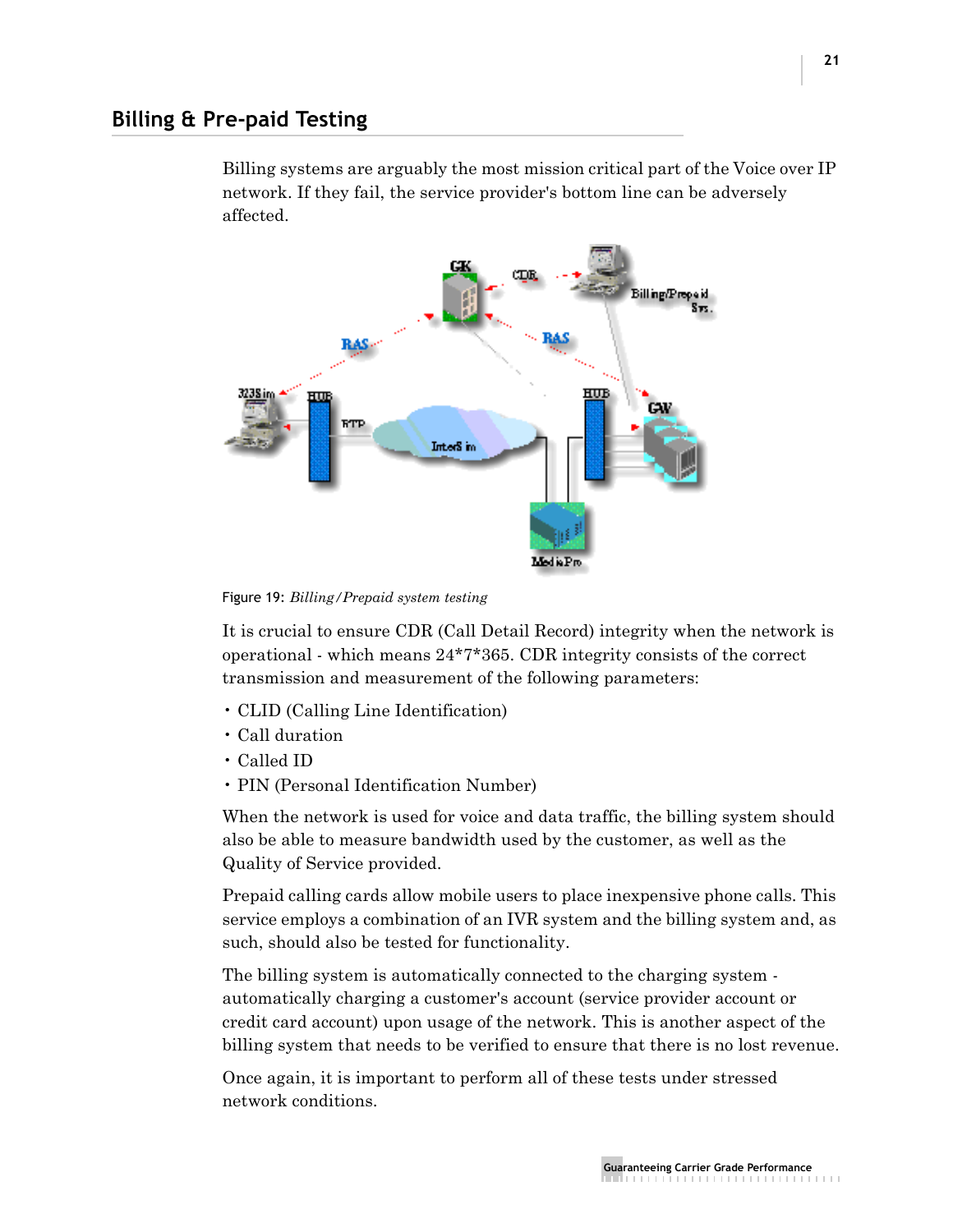#### **NMS Testing**

The Network Management System will typically have connections to the Gateway and the Gatekeeper of the Voice over IP network. It will aggregate and report on network alarms such as over utilization of the assigned bandwidth, bottlenecks and network degradation situations.





This is usually done in two ways:

- Proactive and preventive a status report will be generated every preconfigured period of time.
- Breakdown maintenance alarms will be sent when a specific failure has occurred.

The testing should include alarms verification when specific failures occur. This can be accomplished by emulating the types of errors that might occur in the real world, using RADCOM's NetSim:

- Jitter exceeds a certain threshold a typical number would be 5 mSec.
- Packet loss percentage exceeds a certain threshold a typical number would be 5%.
- Bandwidth exceeds a certain threshold a typical number would be 30% of the pipe's bandwidth.

#### **Conclusion**

Since VoIP enables provisioning of enhanced telephony services, many service providers and infrastructure vendors are aggressively focusing on this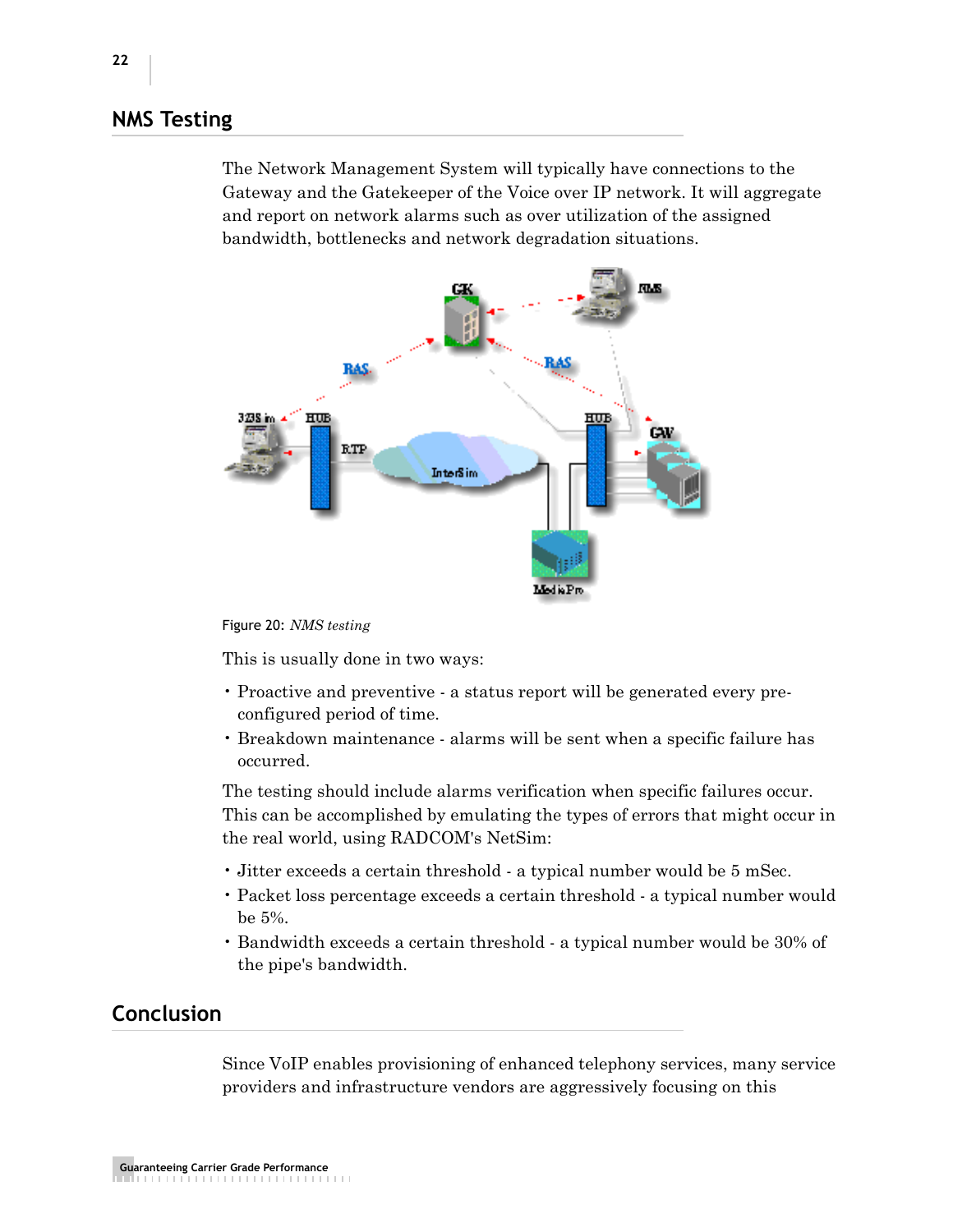technology. Service providers eye global expansion as a means of achieving economies of scale and increasing their subscriber base. Toward that end, many are engaged in building POPs on international markets and/or entering partnerships with local players. However, in order to attract and maintain customers, VoIP networks must deliver a successful combination of functionality, performance and quality. RADCOM provides a complete system that allows network engineers to perform all the required tests to ensure those critical characteristics. RADCOM's Performer™ is currently the only available end-to-end test solution that includes call generators on the packet and circuit sides, as well as performance measurement and objective quality measurement systems on the packet and circuit sides as well. This paper is a guideline to a pre-deployment testing methodology that will help ensure consistent and reliable delivery of the carrier-grade customer experience demanded by mission-critical applications.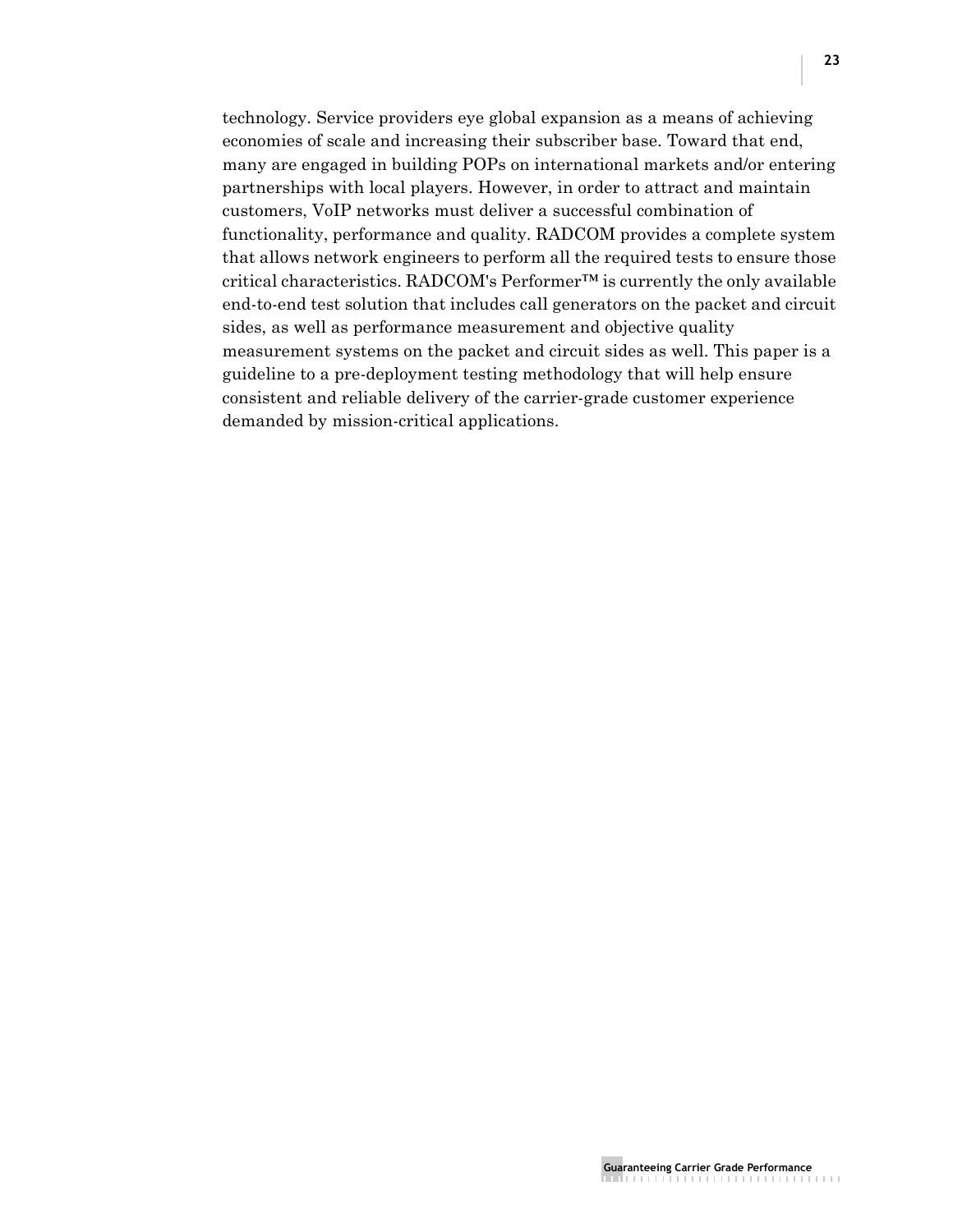## **Appendix I**

## **List of Specifications**

| Protocol                                                                    | Description                               | <b>Spec</b>                      | <b>URL</b>                                                                                                                                                                 |
|-----------------------------------------------------------------------------|-------------------------------------------|----------------------------------|----------------------------------------------------------------------------------------------------------------------------------------------------------------------------|
| H.323<br>including<br>H.225,<br>RAS,<br>H.245,<br>H.248,<br>H.261,<br>H.263 |                                           | ITU specs                        | Can be downloaded from the ITU<br>web site if you are a member of<br>the ITU forum at http://<br>www.itu.int/search/index.html<br>just search for the name of the<br>spec. |
| <b>IPDC</b>                                                                 | Internet<br>Protocol<br>Device<br>Control | draft-<br>taylor-ipdc-<br>00.txt | http://www.alternic.org/drafts/<br>drafts-t-u/draft-taylor-ipdc-00.txt                                                                                                     |
| MGCP/<br><b>SGCP</b>                                                        | Media<br>Gateway<br>Control<br>Protocol   | <b>RFC 2705</b>                  | http://www.ietf.org/rfc/<br>$rfc2705.txt?number=2705$                                                                                                                      |
| Megaco                                                                      | MEdia<br>GAteway<br>COntrol               | <b>RFC 3015</b>                  | http://www.ietf.org/rfc/rfc3015.txt                                                                                                                                        |
| <b>SDP</b>                                                                  | Session<br>Description<br>Protocol        | <b>RFC 2327</b>                  | http://www.ietf.org/rfc/<br>rfc2327.txt?number=2327                                                                                                                        |
| <b>SIP</b>                                                                  | Session<br>Initiation<br>Protocol         | <b>RFC 2543</b>                  | http://www.ietf.org/rfc/<br>$rfc2543.txt?number=2543$                                                                                                                      |
| <b>RTP</b>                                                                  | Real Time<br>Protocol                     | <b>RFC 1889</b>                  | http://www.ietf.org/rfc/<br>$rfc1889.txt?number=1889$                                                                                                                      |
| <b>RTCP</b>                                                                 | Real Time<br>Control<br>Protocol          | <b>RFC 1889</b>                  | http://www.ietf.org/rfc/<br>rfc1889.txt?number=1889                                                                                                                        |
| <b>RSTP</b>                                                                 | Real Time<br>Streaming<br>Protocol        | <b>RFC 2326</b>                  | http://www.ietf.org/rfc/<br>rfc2326.txt?number=2326                                                                                                                        |
| <b>RSVP</b>                                                                 | Resource<br>ReSerVation<br>Protocol       | <b>RFC 2205</b>                  | http://www.ietf.org/rfc/<br>rfc2205.txt?number=2205                                                                                                                        |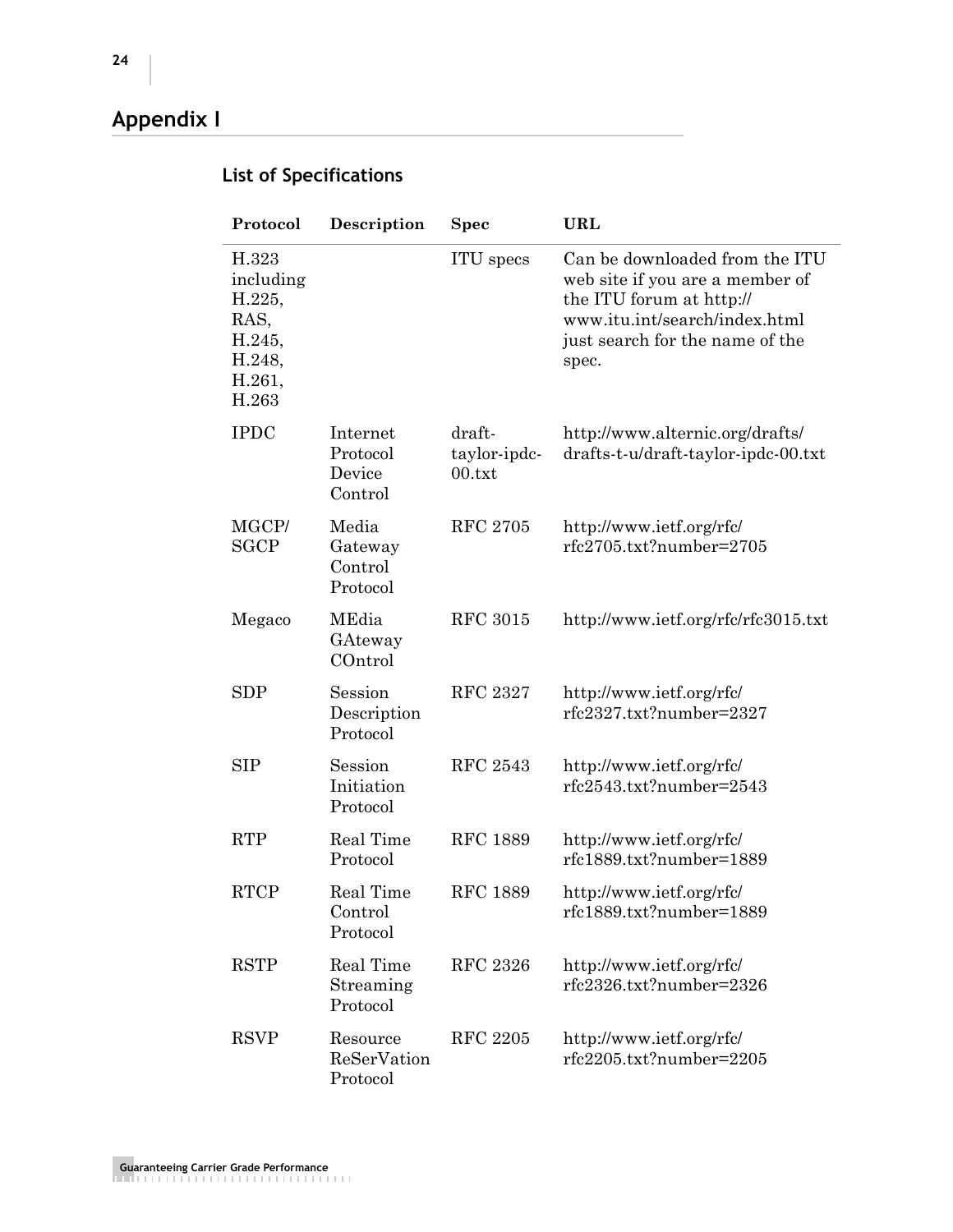## **Glossary**

| Acronym     | Stands for                                                                                                                                                                                                                                                                                                                                                                                                                                                                                                                                                                                                                                                                                                                                   |
|-------------|----------------------------------------------------------------------------------------------------------------------------------------------------------------------------------------------------------------------------------------------------------------------------------------------------------------------------------------------------------------------------------------------------------------------------------------------------------------------------------------------------------------------------------------------------------------------------------------------------------------------------------------------------------------------------------------------------------------------------------------------|
| ASN.1       | Abstract Syntax Notation 1 - An international<br>standard for classifying data structures. There are 27<br>data types with tag values starting with 1; for<br>example, Boolean $(1)$ , integer $(2)$ , and bit string $(3)$ .<br>ASN.1 is widely used in ground and cellular<br>telecommunications as well as aviation. ASN.1 uses<br>additional rules to lay out the physical data, the<br>primary set being the Basic Encoding Rules (BERs),<br>which are often considered synonymous with ASN.1.<br>Distinguished Encoding Rules (DER) are used for<br>encrypted applications, and Canonical Encoding Rules<br>(CER) is a DER derivative that is not widely used.<br>Packed Encoding Rules (PER) result in the fewest<br>number of bytes. |
| CAS         | Channel Associated Signaling                                                                                                                                                                                                                                                                                                                                                                                                                                                                                                                                                                                                                                                                                                                 |
| CCS         | Centi Call Seconds - A unit of measurement equal to<br>100 seconds of conversation. One hour $=$ 36 CCS.                                                                                                                                                                                                                                                                                                                                                                                                                                                                                                                                                                                                                                     |
| CLID        | Calling Line IDentification                                                                                                                                                                                                                                                                                                                                                                                                                                                                                                                                                                                                                                                                                                                  |
| db          | Decibel - The unit that measures loudness or strength<br>of a signal. dBs are a relative measurement derived<br>from an initial reference level and a final observed<br>level. A whisper is about 20 dB, a normal conversation<br>about 60 dB, a noisy factory 90 dB and loud thunder<br>110 dB. 120 dB is the threshold of pain.                                                                                                                                                                                                                                                                                                                                                                                                            |
| dBm         | Decibels referenced to 1mW                                                                                                                                                                                                                                                                                                                                                                                                                                                                                                                                                                                                                                                                                                                   |
| <b>DTMF</b> | Dual Tone Multi Frequency (DTMF, or "touch-tone")<br>is a method used by the telephone system to<br>communicate the keys pressed when dialing. Pressing<br>a key on the phone's keypad generates two<br>simultaneous tones, one for the row and one for the<br>column. These are decoded by the exchange to<br>determine which key was pressed.                                                                                                                                                                                                                                                                                                                                                                                              |
| Frame       | A fixed length block of data for transmission. It is<br>comprised of a number                                                                                                                                                                                                                                                                                                                                                                                                                                                                                                                                                                                                                                                                |
|             | of packets or blocks.                                                                                                                                                                                                                                                                                                                                                                                                                                                                                                                                                                                                                                                                                                                        |
| <b>FXO</b>  | Foreign Exchange Office                                                                                                                                                                                                                                                                                                                                                                                                                                                                                                                                                                                                                                                                                                                      |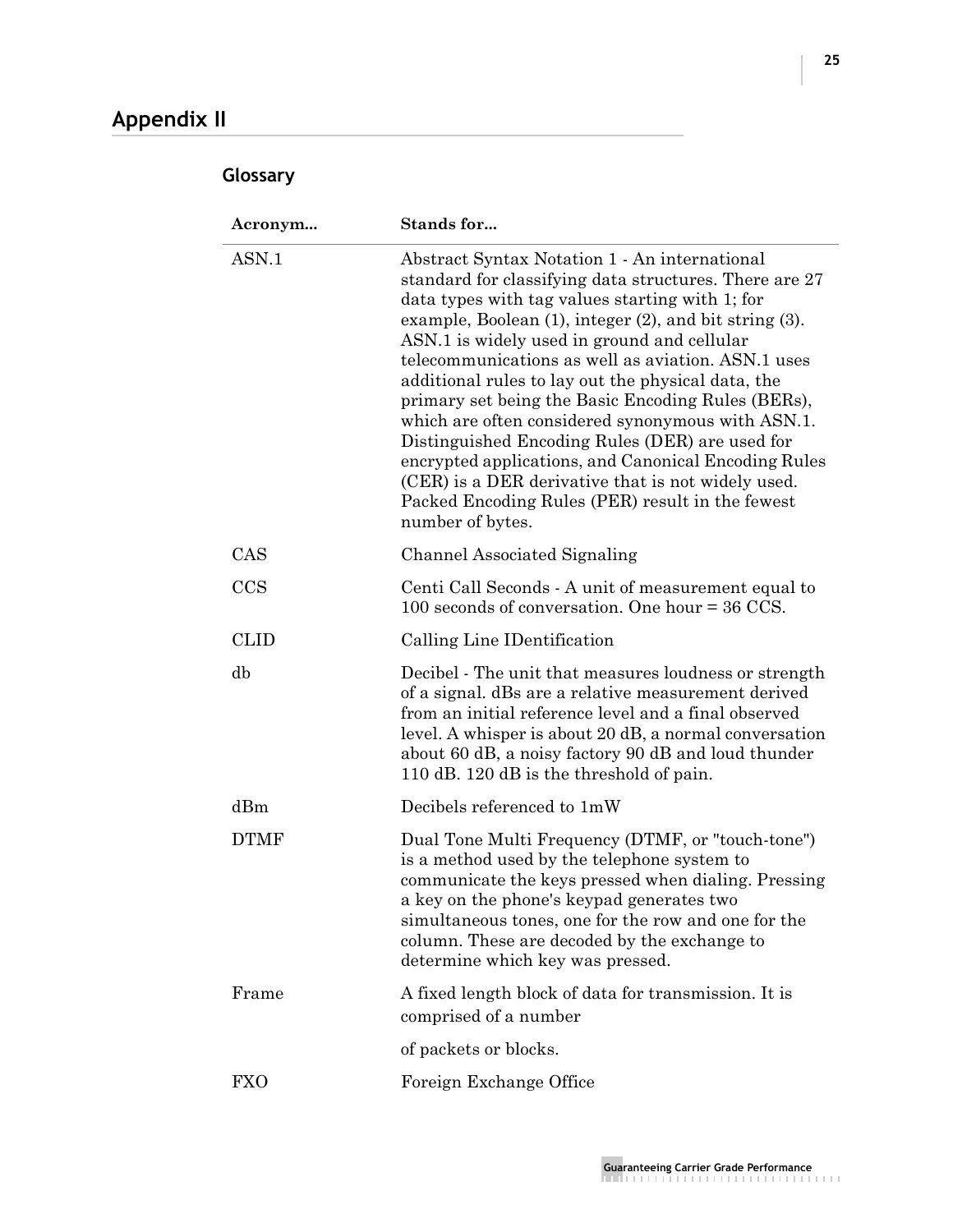| Acronym     | <b>Stands for</b>                                                                                                                                                                                                                                                                                                                                                                                                                 |
|-------------|-----------------------------------------------------------------------------------------------------------------------------------------------------------------------------------------------------------------------------------------------------------------------------------------------------------------------------------------------------------------------------------------------------------------------------------|
| GoS         | Grade of Service - The probability of a call being<br>blocked or delayed more than a specified interval,<br>expressed as a decimal fraction. Grade of service may<br>be applied to the busy hour or to some other specified<br>period or set of traffic conditions. Grade of service may<br>be viewed independently from the perspective of<br>incoming versus outgoing calls, and is not necessarily<br>equal in each direction. |
| H.245       | The H.245 control channel is responsible for control<br>messages governing operation of the H.323 terminal.                                                                                                                                                                                                                                                                                                                       |
| H.323       | This standard defines a set of call control channel set<br>up and CODEC Specifications for transmitting real<br>time voice and video over networks that don't offer<br>guaranteed service or high quality of service. H.323 is<br>comprised of a number of standards.                                                                                                                                                             |
| IE          | Information Element - a field within a signaling<br>message.                                                                                                                                                                                                                                                                                                                                                                      |
| IP          | Internet protocol - The IP part of the TCP/IP protocol,<br>which routes a message across networks. Each entry<br>on the Internet has a unique IP address for purposes<br>of routing.                                                                                                                                                                                                                                              |
| <b>IPDC</b> | (Internet Protocol Device Control) A protocol for<br>controlling media gateways developed by the<br>Technical Advisory Committee, which was convened<br>by Level 3 and others. It analyzes incoming data<br>signals, in band control signals and tones and sets up<br>and controls the appropriate gateways. It also handles<br>management and reporting.                                                                         |
| <b>ISP</b>  | <b>Internet Service Provider</b>                                                                                                                                                                                                                                                                                                                                                                                                  |
| <b>ITSP</b> | <b>Internet Telephony Service Provider</b>                                                                                                                                                                                                                                                                                                                                                                                        |
| <b>IVR</b>  | (Interactive Voice Response) An automated telephone<br>answering system that responds with a voice menu<br>and allows the user to make choices and enter<br>information via the keypad. IVR systems are widely<br>used in call centers as well as a replacement for<br>human switchboard operators. The system may also<br>integrate database access and fax response.                                                            |

ı ı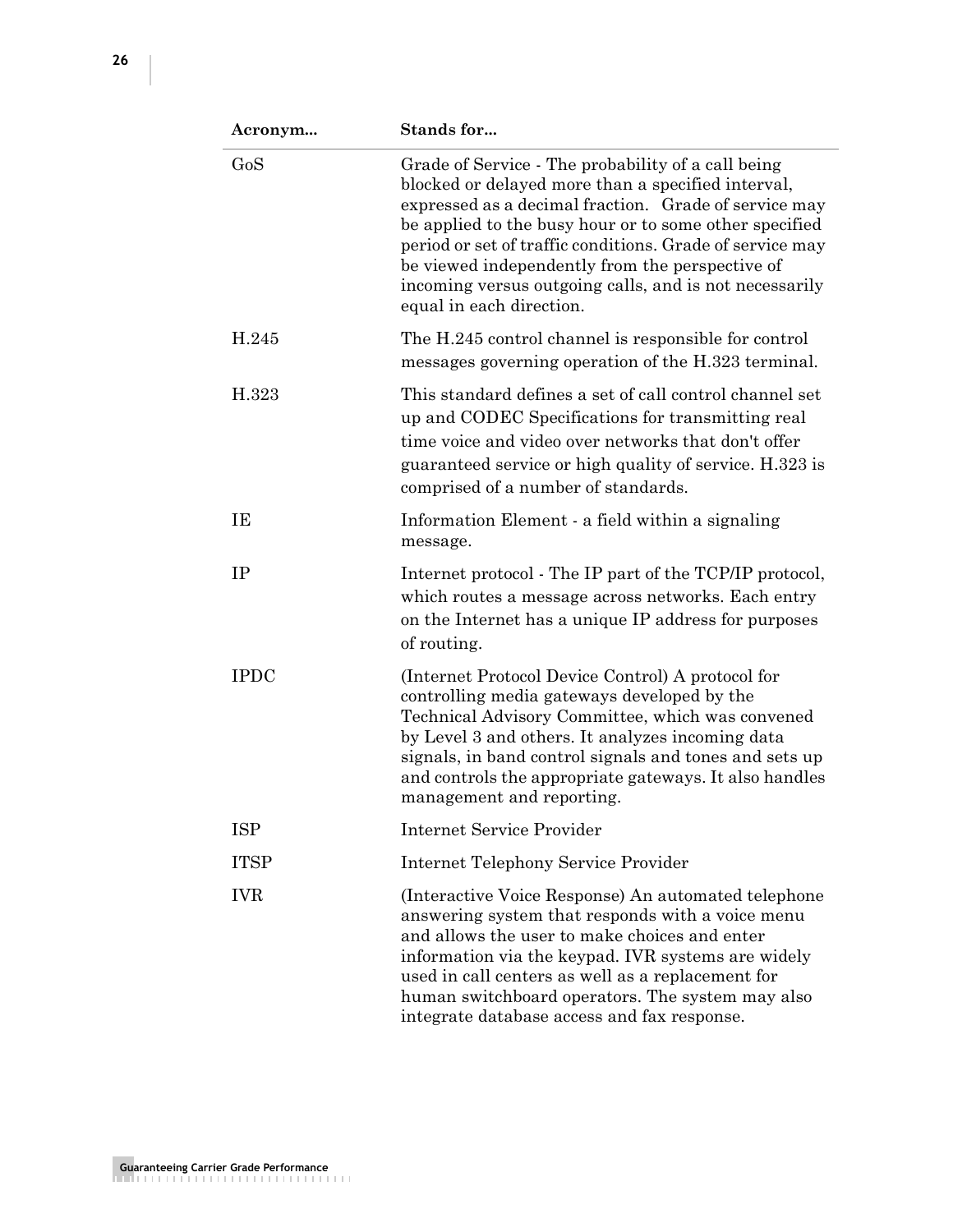| Acronym      | Stands for                                                                                                                                                                                                                                                                                                                                                                                                                                                                       |
|--------------|----------------------------------------------------------------------------------------------------------------------------------------------------------------------------------------------------------------------------------------------------------------------------------------------------------------------------------------------------------------------------------------------------------------------------------------------------------------------------------|
| Jitter       | The Jitter of an audio stream is defined as the<br>variation (calculated as standard deviation) of the<br>inter arrival times of the audio RTP packets. For each<br>pair of successive RTP packets the difference in<br>arrival time at the receiver is divided by the difference<br>in the transmission time at the transmitter. These<br>ratios are accumulated for the whole audio stream and<br>the standard deviation of these values provides the<br>jitter of the stream. |
| Kbps         | Kilo bits per second.                                                                                                                                                                                                                                                                                                                                                                                                                                                            |
| KHz          | KiloHertz                                                                                                                                                                                                                                                                                                                                                                                                                                                                        |
| <b>LIM</b>   | Line Interface Module                                                                                                                                                                                                                                                                                                                                                                                                                                                            |
| <b>M</b> bps | Million bits per second                                                                                                                                                                                                                                                                                                                                                                                                                                                          |
| Megaco       | MEdia GAteway COntrol) An IP telephony protocol<br>that is a combination of the MGCP and IPDC<br>protocols. It is simpler than H.323                                                                                                                                                                                                                                                                                                                                             |
| <b>MGCP</b>  | Media Gateway Control Protocol. Used for controlling<br>telephony gateways from external call control<br>elements called media gateway controllers or call<br>agents.                                                                                                                                                                                                                                                                                                            |
| <b>MOS</b>   | Mean Opinion Score - a method for measuring voice<br>quality. Provides a means of evaluating the subjective<br>performance of voice and/or video transmission<br>equipment using procedures as set out in ITU-T P.800                                                                                                                                                                                                                                                            |
| Packet       | A frame or block of data used for transmission over<br>communication channels.                                                                                                                                                                                                                                                                                                                                                                                                   |
| <b>PAMS</b>  | Perceptual Analysis Measurement System                                                                                                                                                                                                                                                                                                                                                                                                                                           |
| <b>PESQ</b>  | Perceptual Evaluation of Speech Quality.                                                                                                                                                                                                                                                                                                                                                                                                                                         |
| <b>PDD</b>   | Post Dialing Delay - The time between punching in<br>the last digit of a telephone number and receiving a<br>ring or busy signal.                                                                                                                                                                                                                                                                                                                                                |
| PGAD         | Post Gateway Answer Delay                                                                                                                                                                                                                                                                                                                                                                                                                                                        |
| Port         | A communications connection to the PC or to a device                                                                                                                                                                                                                                                                                                                                                                                                                             |
| QoS          | Quality of Service - The ability to define a level of<br>performance in a data communications system.                                                                                                                                                                                                                                                                                                                                                                            |
| <b>RTCP</b>  | Real time control protocol, used for control of RTP.                                                                                                                                                                                                                                                                                                                                                                                                                             |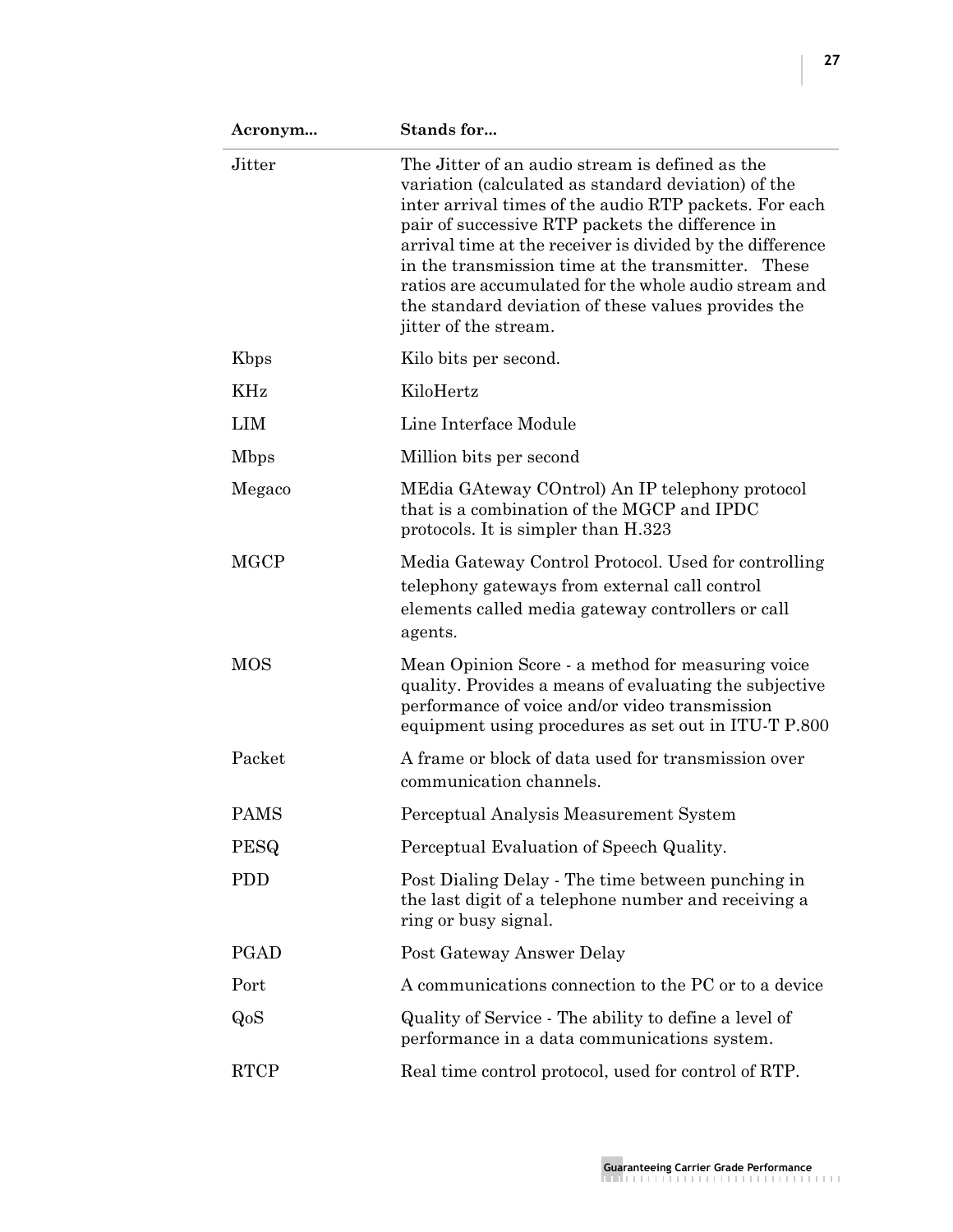| Acronym              | Stands for                                                                                                          |
|----------------------|---------------------------------------------------------------------------------------------------------------------|
| <b>RTP</b>           | Real Time protocol, used by RSVP to establish<br>communication between user and network.                            |
| <b>RTP</b>           | Real time protocol, IETF specification for audio and<br>video signal management.                                    |
| Silence              |                                                                                                                     |
| Suppression          | Transmission where silence during the voice<br>conversation is filled with                                          |
|                      | other transmission such as data, video etc.                                                                         |
| <b>SIP</b>           | Session Initiation Protocol, an application layer<br>control simple signaling protocol for VoIP<br>implementations. |
| <b>SSRC</b>          | A unique identifier of the audio stream, part of the<br>RTP header.                                                 |
| UDP                  | User datagram protocol, the transport layer above IP.                                                               |
| $\operatorname{VoD}$ | Voice over Data                                                                                                     |
| VoIP                 | Voice over Internet Protocol                                                                                        |
|                      |                                                                                                                     |

#### **About RADCOM**

RADCOM designs, manufactures, markets and supports network test and quality management solutions for service providers, developers and enterprises worldwide. The company specializes in comprehensive performance measurement and voice quality management systems for VoIP and cellular converged networks as well as in a line of high quality, integrated, multitechnology WAN/LAN/ATM test solutions. RADCOM's analysis and simulation solutions are used in the development and manufacture of network devices, and in the installation and ongoing maintenance of operational networks to facilitate real-time isolation, diagnosis, and resolution of network problems. RADCOM's sales network includes over 60 distributors in 50 countries worldwide and 9

manufacturer's representatives across North America. Customers include AT&T, Cisco, Ericsson, Lucent, Nokia, Nortel, Motorola, Sprint, Worldcom, British Telecom, Deutsche Telecom and Telstra. For more information, please visit: www.radcom-inc.com or Email RADCOM at info@radcomusa.com.